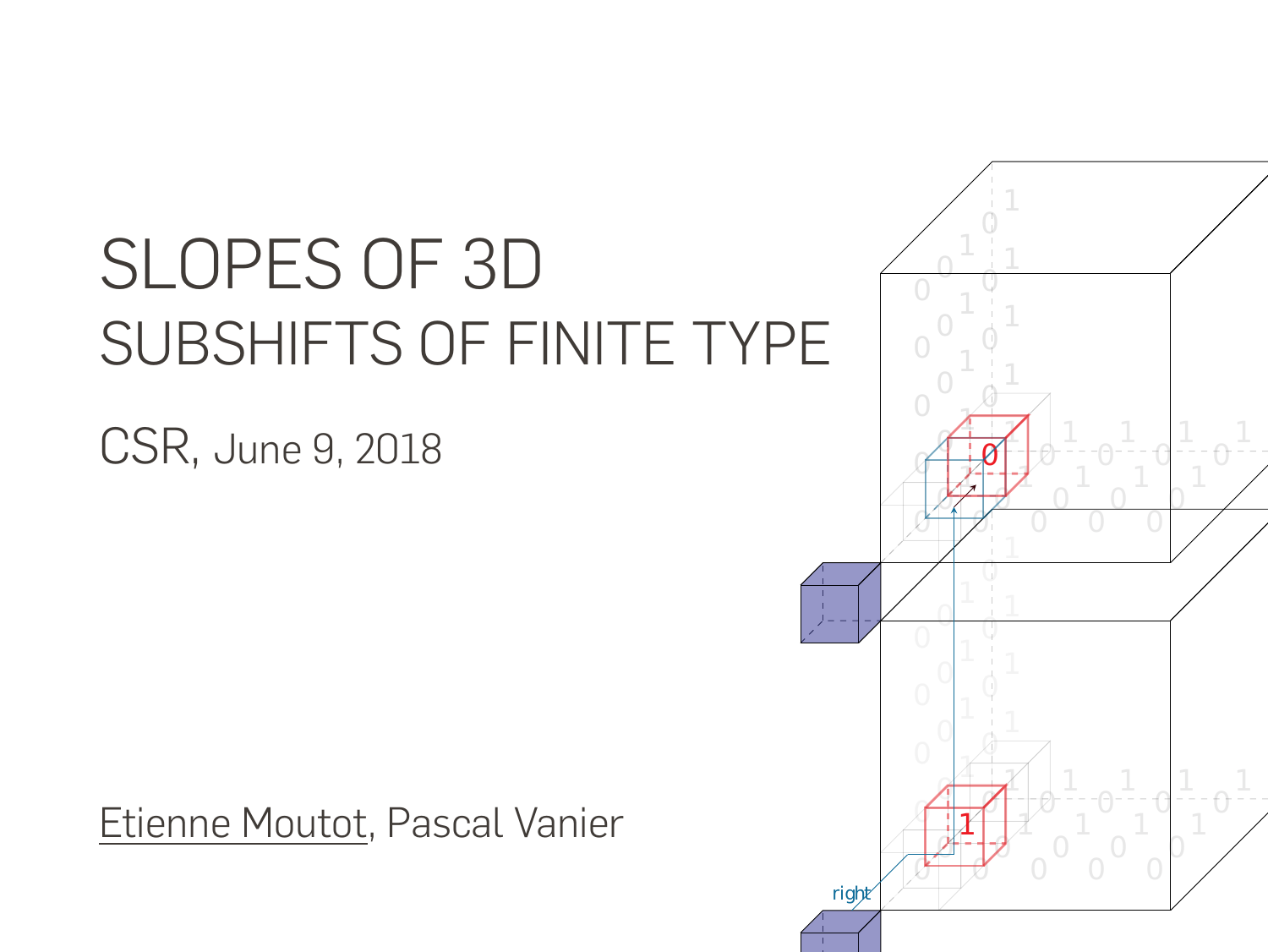#### UNDECIDABILITY AND ITS FRIENDS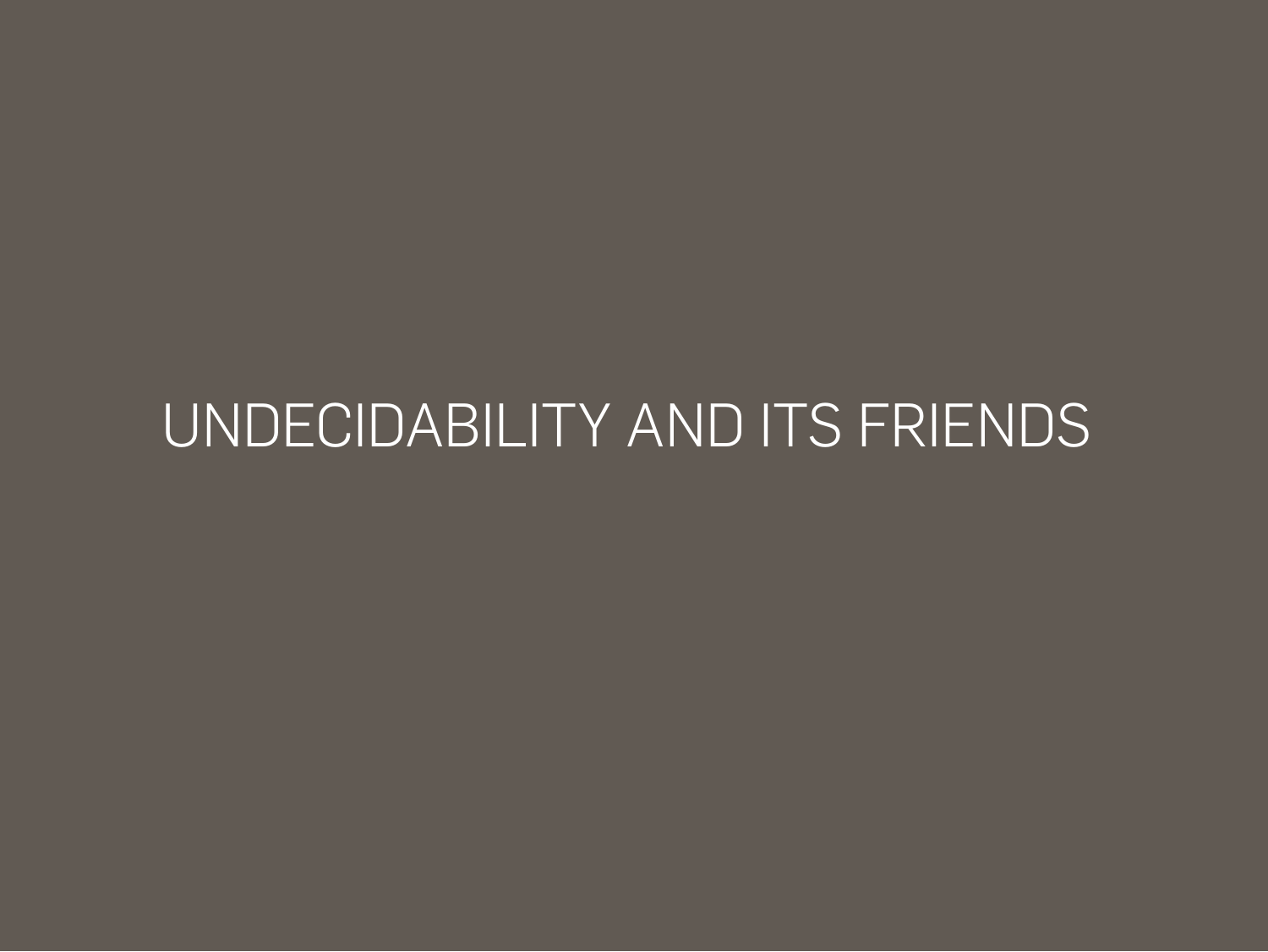# DECISION PROBLEMS

Undecidability and its Friends Subshifts and Periodicity Slopes of Periodicity

"Informal" question:

P: "Does 
$$
A(x) = B
$$
?"

Set of objects that satisfies a property:

$$
P = \{x \mid A(x) = B\}
$$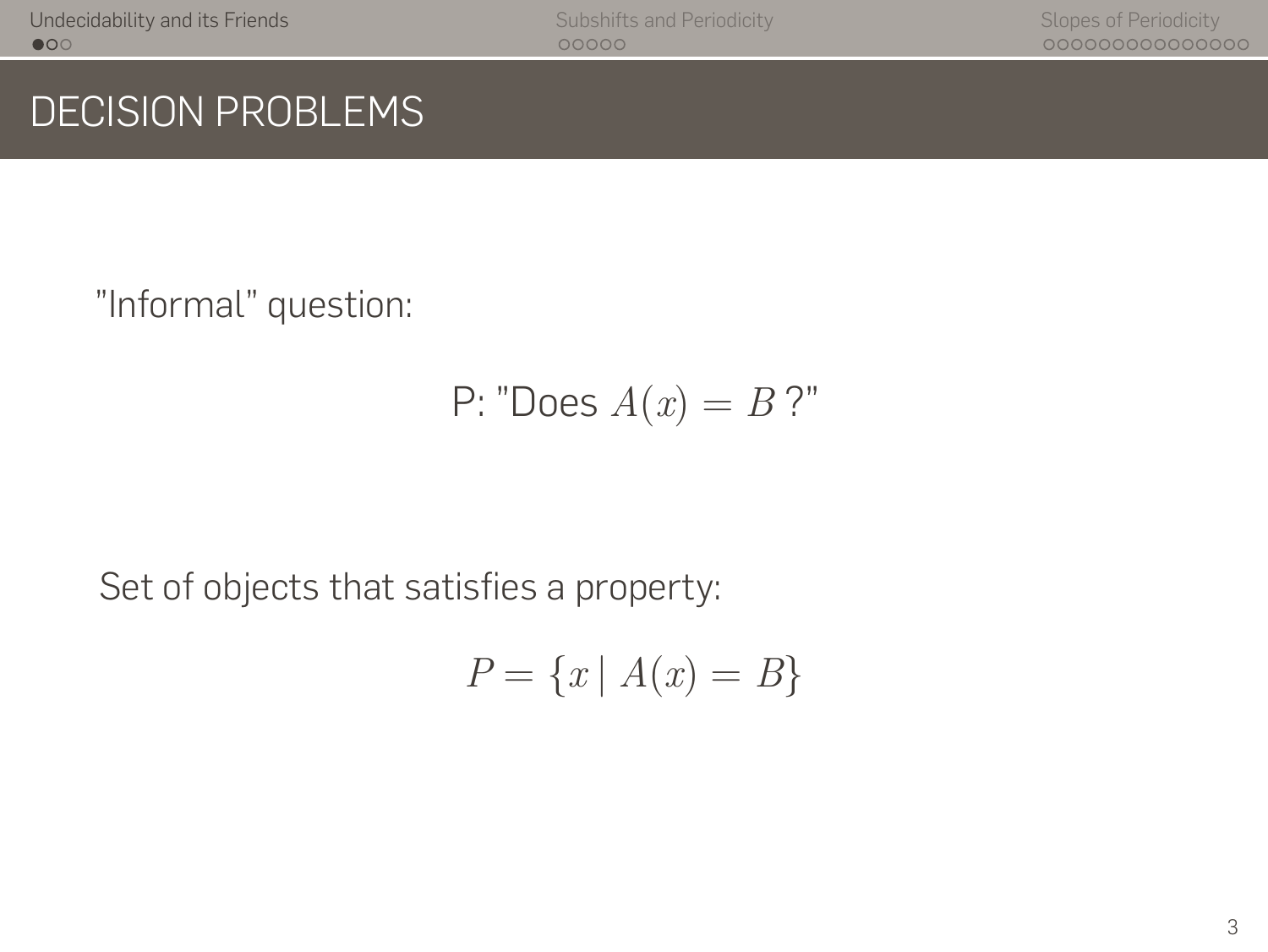Undecidability and its Friends<br>  $\overline{S}$  Slopes of Periodicity<br>  $\overline{O}$   $\overline{O}$   $\overline{O}$   $\overline{O}$   $\overline{O}$   $\overline{O}$   $\overline{O}$   $\overline{O}$   $\overline{O}$   $\overline{O}$   $\overline{O}$   $\overline{O}$   $\overline{O}$   $\overline{O}$   $\overline{O}$   $\overline{O}$   $\overline{O}$   $\overline{$ 

4

UNDECIDABLE PROBLEMS

A problem is:

- $\rightarrow$  **Recursively Enumerable** (RE) if a Turing machine accepts its elements
- $\rightarrow$  Decidable if it is RE and its complement is RE
- $\rightarrow$  **Undecidable** if not decidable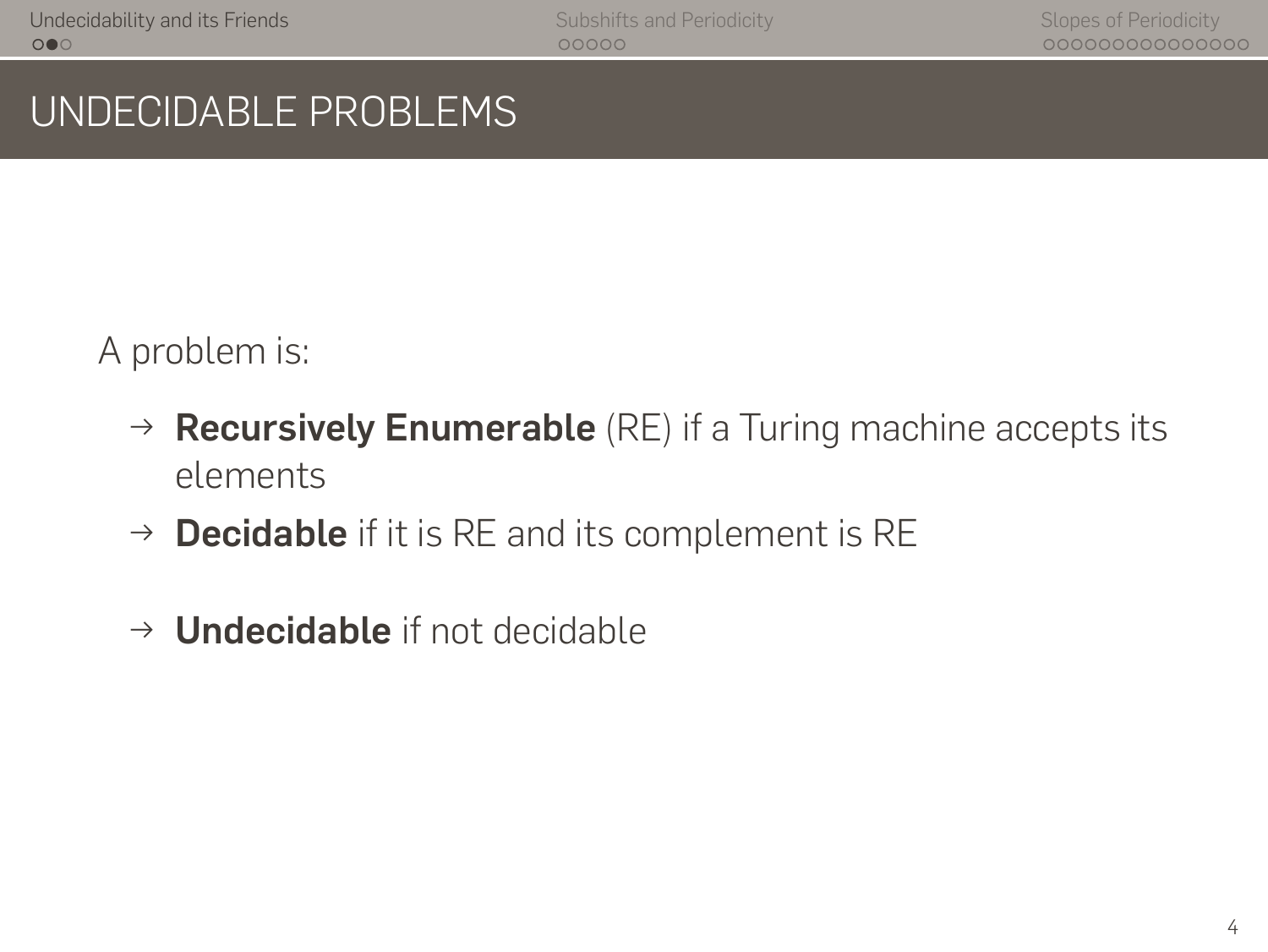# Undecidability and its Friends<br>  $\begin{array}{r} \text{Subshifts and Periodicity} \\ \text{00000} \\ \text{00000} \end{array}$  Slopes of Periodicity

#### ARITHMETICAL HIERARCHY

 $\Delta_0 = \Sigma_0 = \Pi_0$ : recursive problems.

- → Σ*n*: recursively enumerable with oracle Π*n−*<sup>1</sup>
- → Π*n*: complement of Σ*<sup>n</sup>* or recursively enumerable with oracle <sup>Σ</sup>*<sup>n</sup>−*<sup>1</sup>
- $\rightarrow \Delta_n = \Sigma_n \cap \Pi_n$

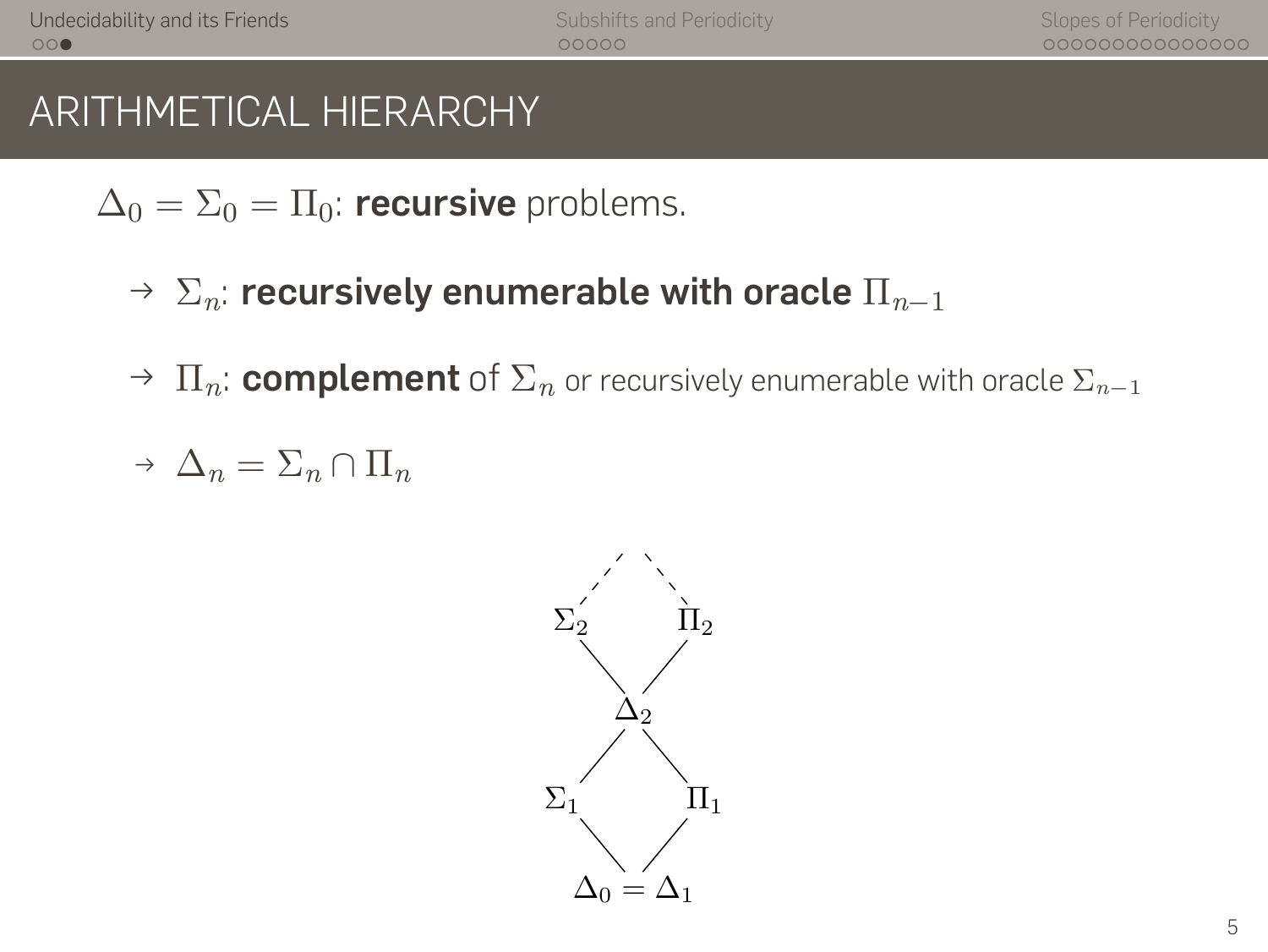## SUBSHIFTS AND PERIODICITY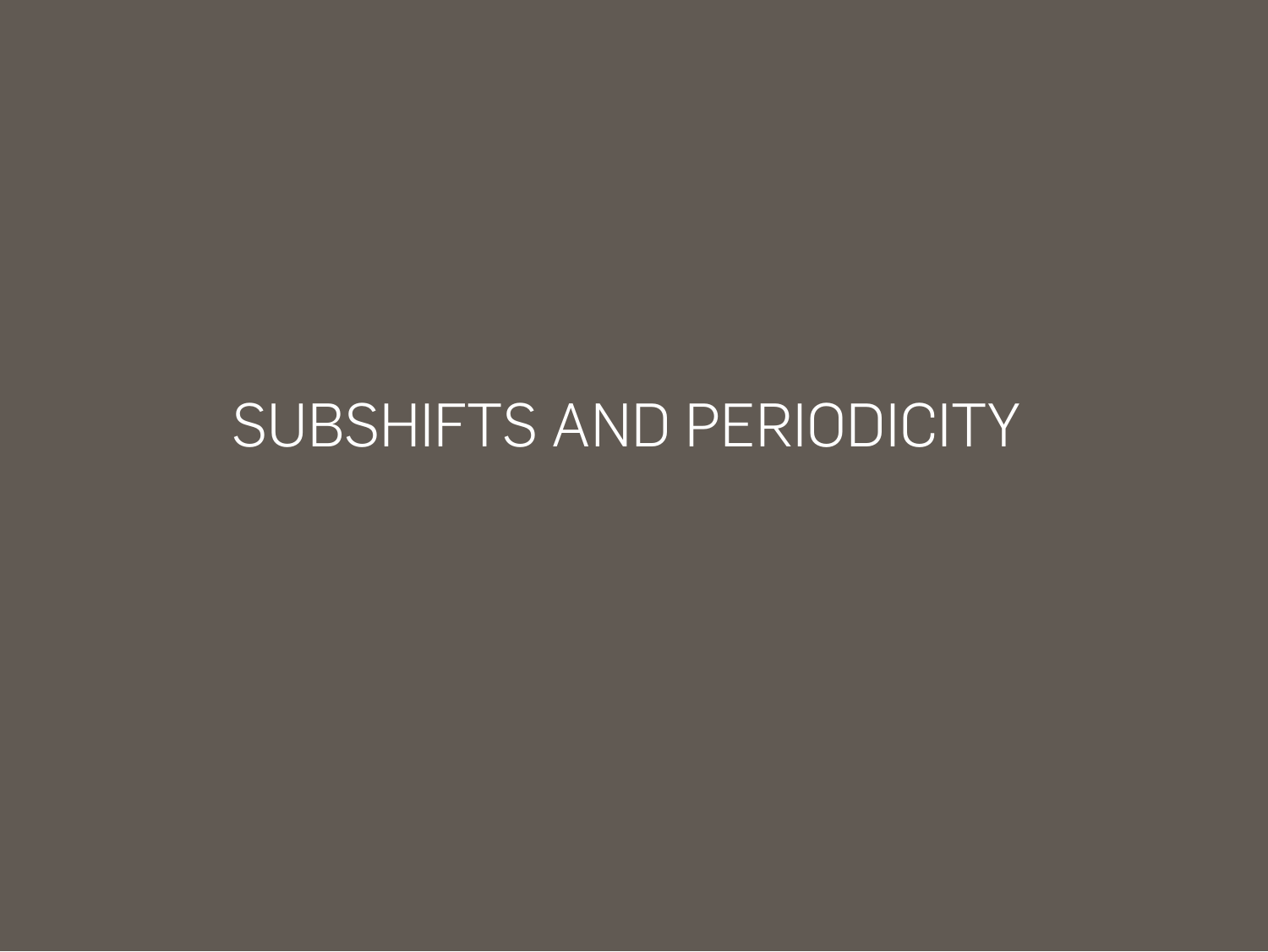

 $\rightarrow$   $\mathcal{A} = \{ \blacksquare \blacksquare \blacksquare \}$  a finite alphabet



Configuration  $c \in \mathcal{A}^{\mathbb{Z}^2}$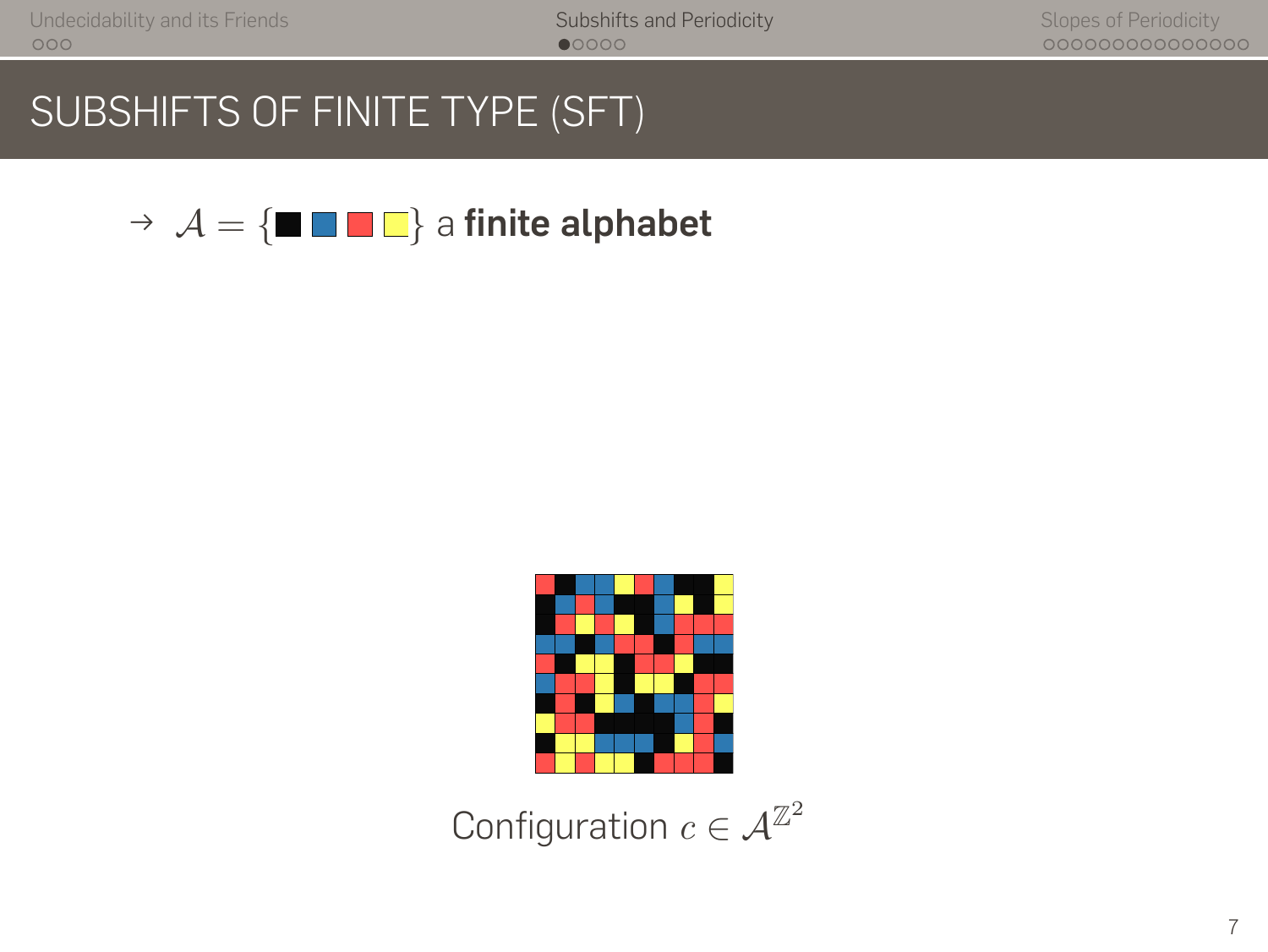



Valid configuration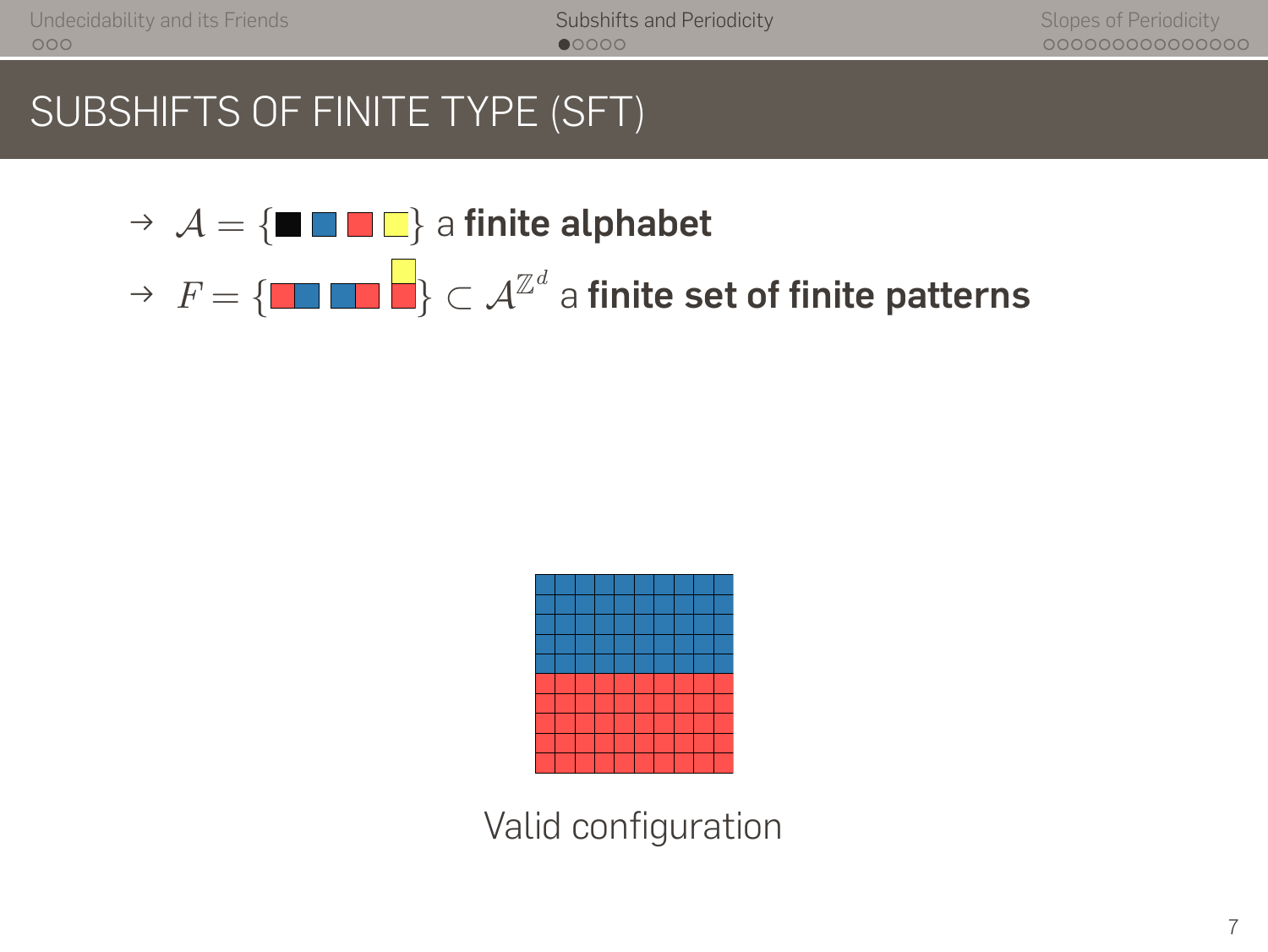

$$
X_F = \{ c \in \mathcal{A}^{\mathbb{Z}^d} \mid \forall p \in F, c \text{ does not contain } p \}
$$

| $\in X_F$<br>$\mathcal{C}_{0}^{2}$ |  |  |  |  |  |  |  |  |  |
|------------------------------------|--|--|--|--|--|--|--|--|--|
|                                    |  |  |  |  |  |  |  |  |  |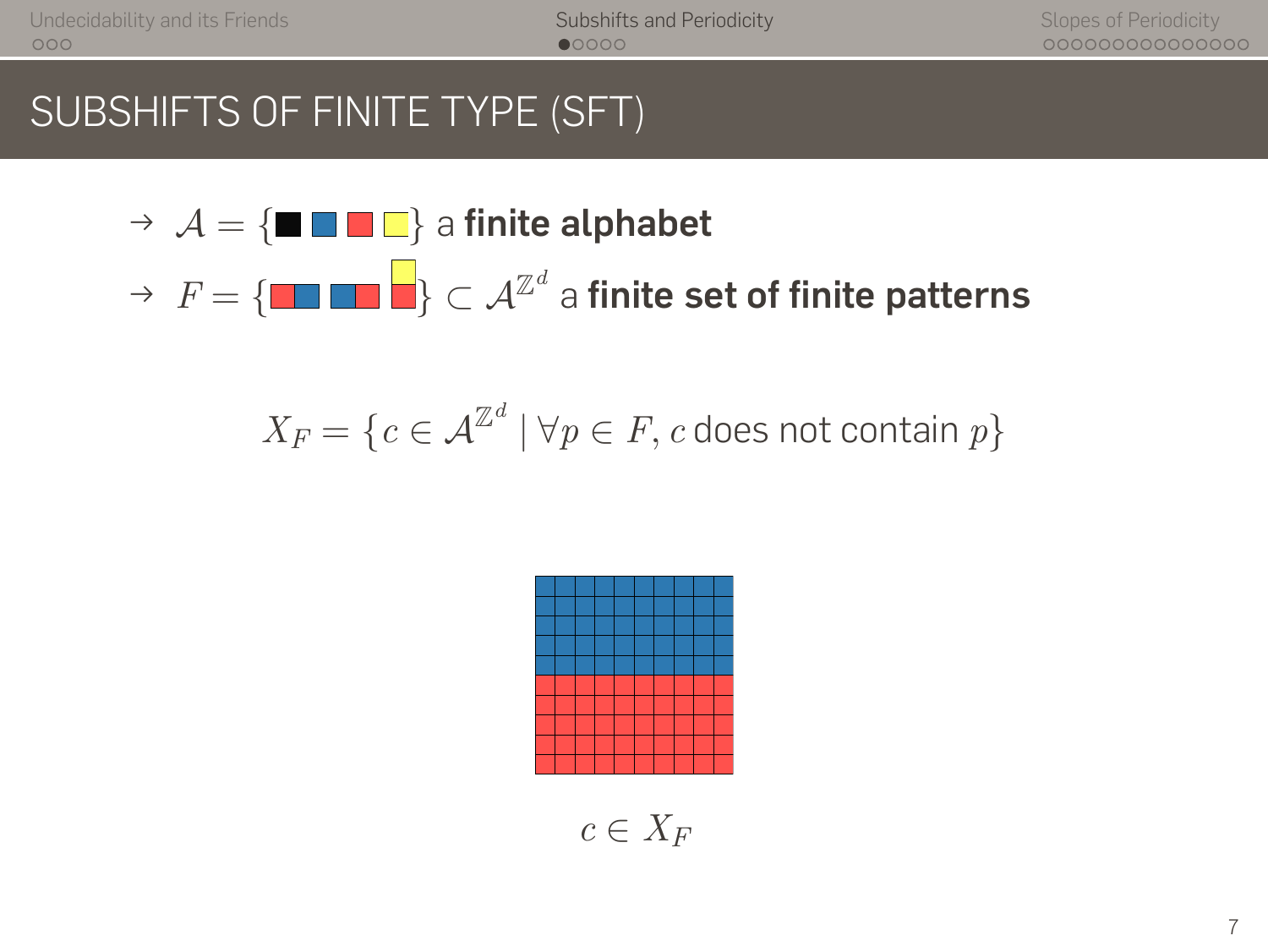

 $h$   $\lfloor$  $h^+$  $\overline{a}$ a

#### SUBSHIFTS AND COMPUTABILITY

Undecidability and its Friends Subshifts and Periodicity Subshifts and Periodicity Slopes of Periodicity Subshifts and Periodicity Subshifts and Periodicity Subshifts and Periodicity Subshifts and Periodicity Subshifts and

8

 $s_0$ 

 $\boxed{a}$ 

 $\overline{\phantom{0}}$ 

 $\begin{array}{cc} a \\ h & a \end{array}$ 

 $h\left[\overline{a}\right]$ h a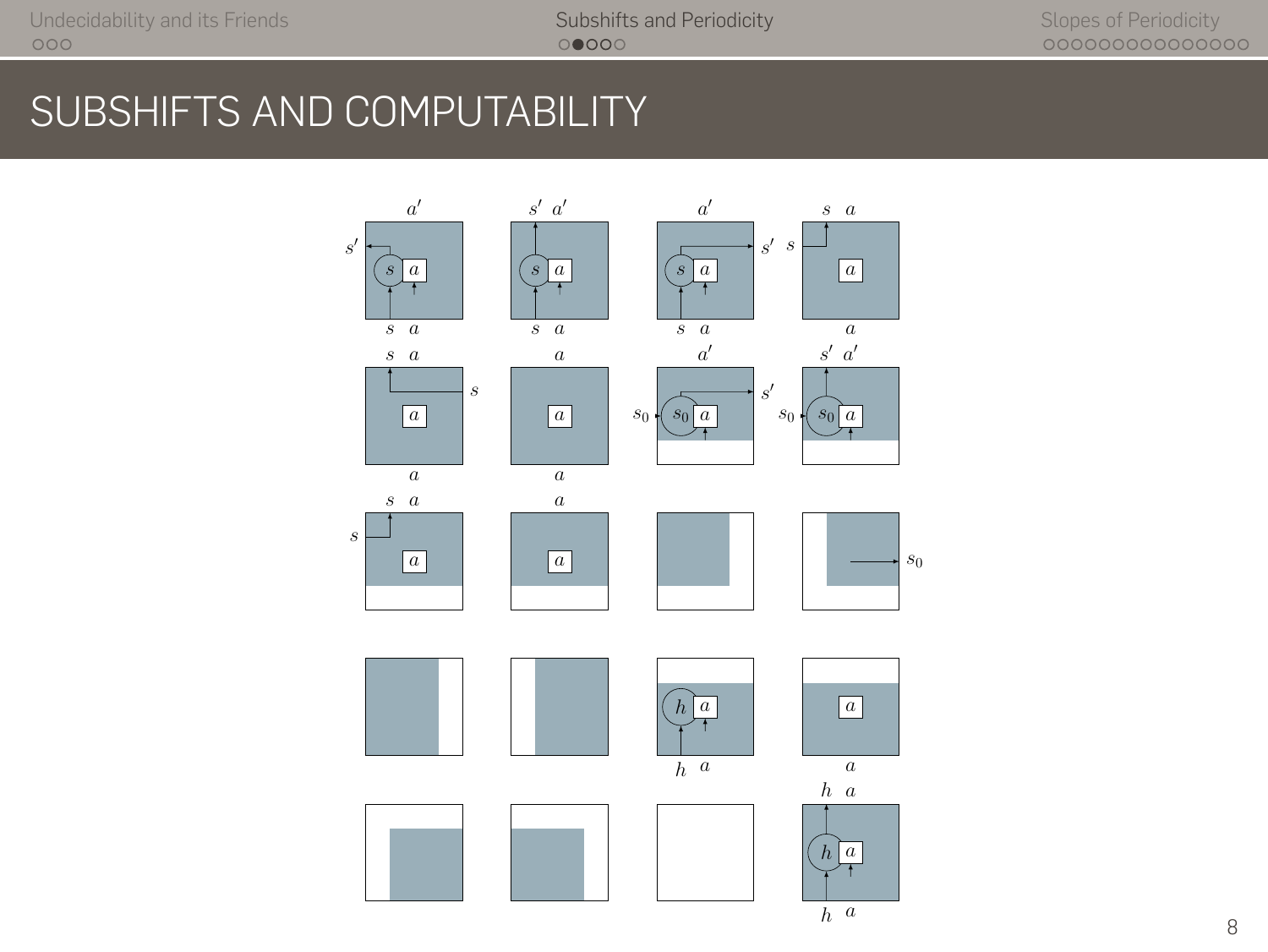| $\vert 1 \vert$       | $\boldsymbol{s}$<br>U | $\boxed{0}$ | $\boxed{0}$ |
|-----------------------|-----------------------|-------------|-------------|
| $\boldsymbol{s}$<br>U | $\lceil 0 \rceil$     | $\boxed{0}$ | $\boxed{0}$ |
| $s_0$<br>U            | $\boxed{0}$           | $\boxed{0}$ | $\boxed{0}$ |
|                       |                       |             |             |

#### SUBSHIFTS AND COMPUTABILITY

Undecidability and its Friends Subshifts and Periodicity Slopes of Periodicity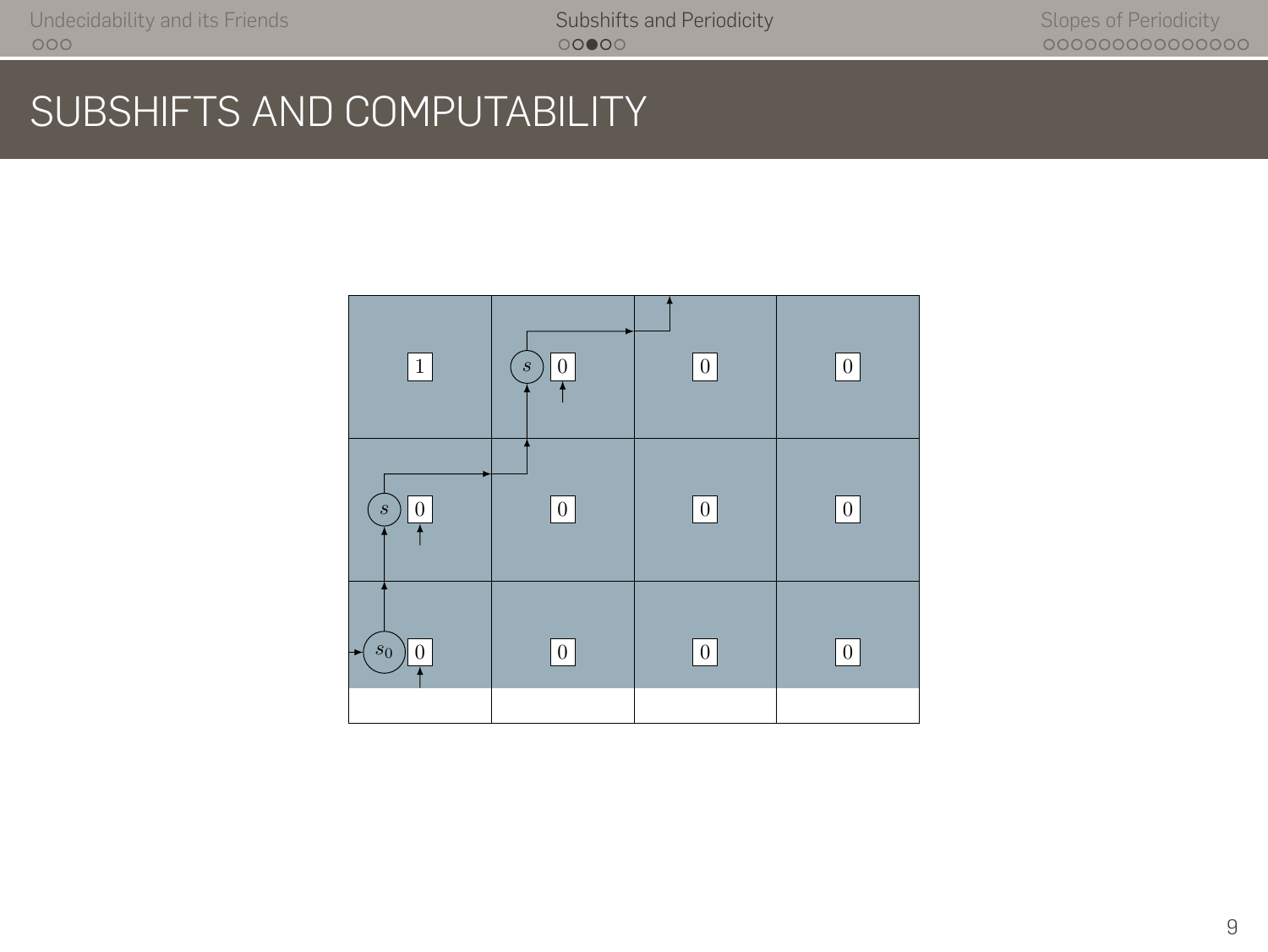Undecidability and its Friends Subshifts and Periodicity Slopes of Periodicity UNDECIDABLE PROBLEMS

Emptiness Problem :

"Is  $X_F$  empty?"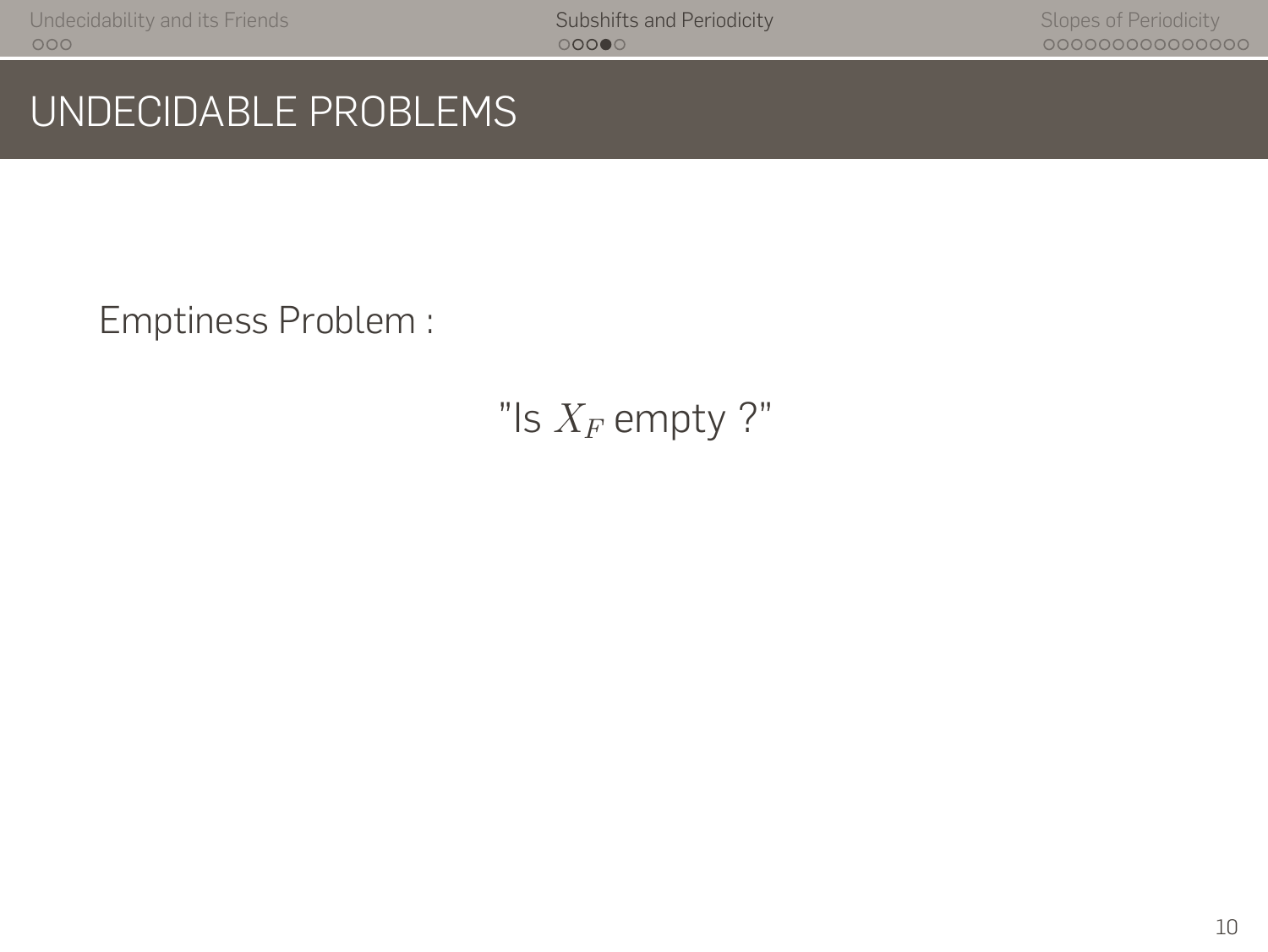## Undecidability and its Friends Subshifts and Periodicity Slopes of Periodicity UNDECIDABLE PROBLEMS

Emptiness Problem :

"Is *X<sup>F</sup>* empty ?"

 $\rightarrow$  **Undecidable** ( $\in \Sigma_1$ ) for  $d \geq 2$  [Berger, 1964]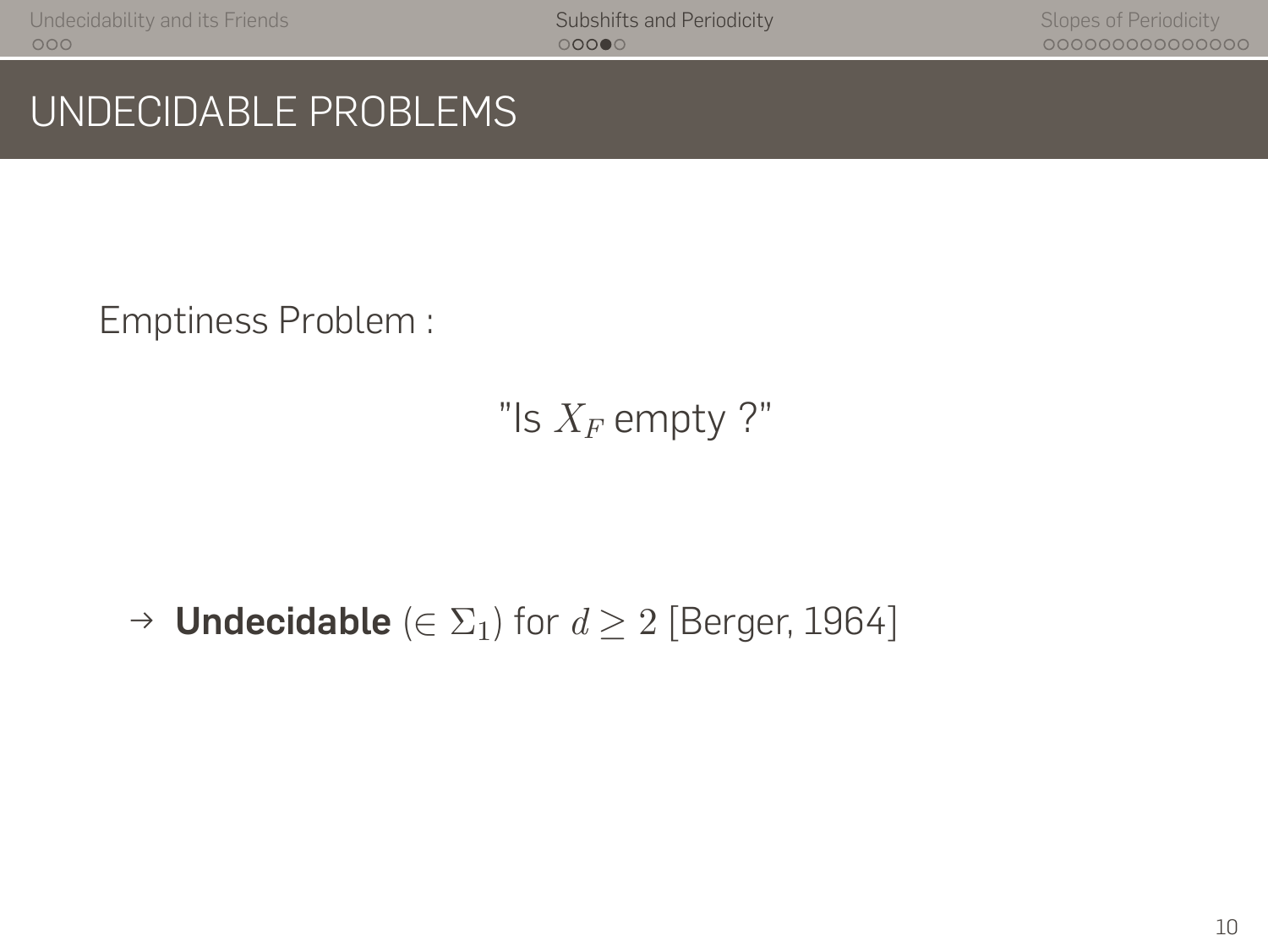## Undecidability and its Friends Subshifts and Periodicity Slopes of Periodicity UNDECIDABLE PROBLEMS

Emptiness Problem :

"Is *X<sup>F</sup>* empty ?"

- $\rightarrow$  **Undecidable** ( $\in \Sigma_1$ ) for  $d \geq 2$  [Berger, 1964]
- $\rightarrow$  **Decidable** for  $d = 1$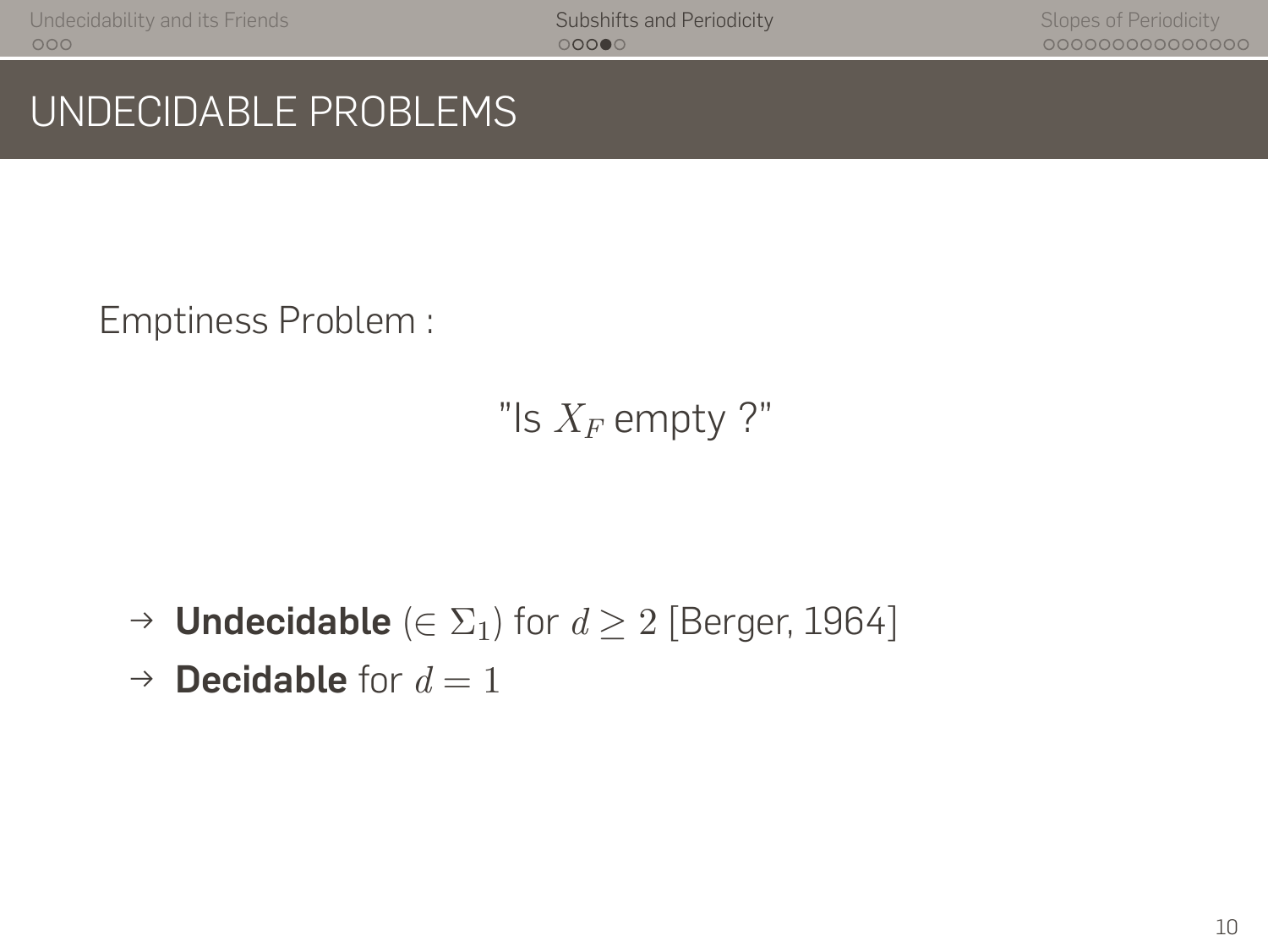Undecidability and its Friends Subshifts and Periodicity Slopes of Periodicity (A)PERIODICITY

A configuration *c* is *v*-periodic if

$$
\forall x \in \mathbb{Z}^2, c(x) = c(x + v)
$$

A configuration without periodicity vector is aperiodic.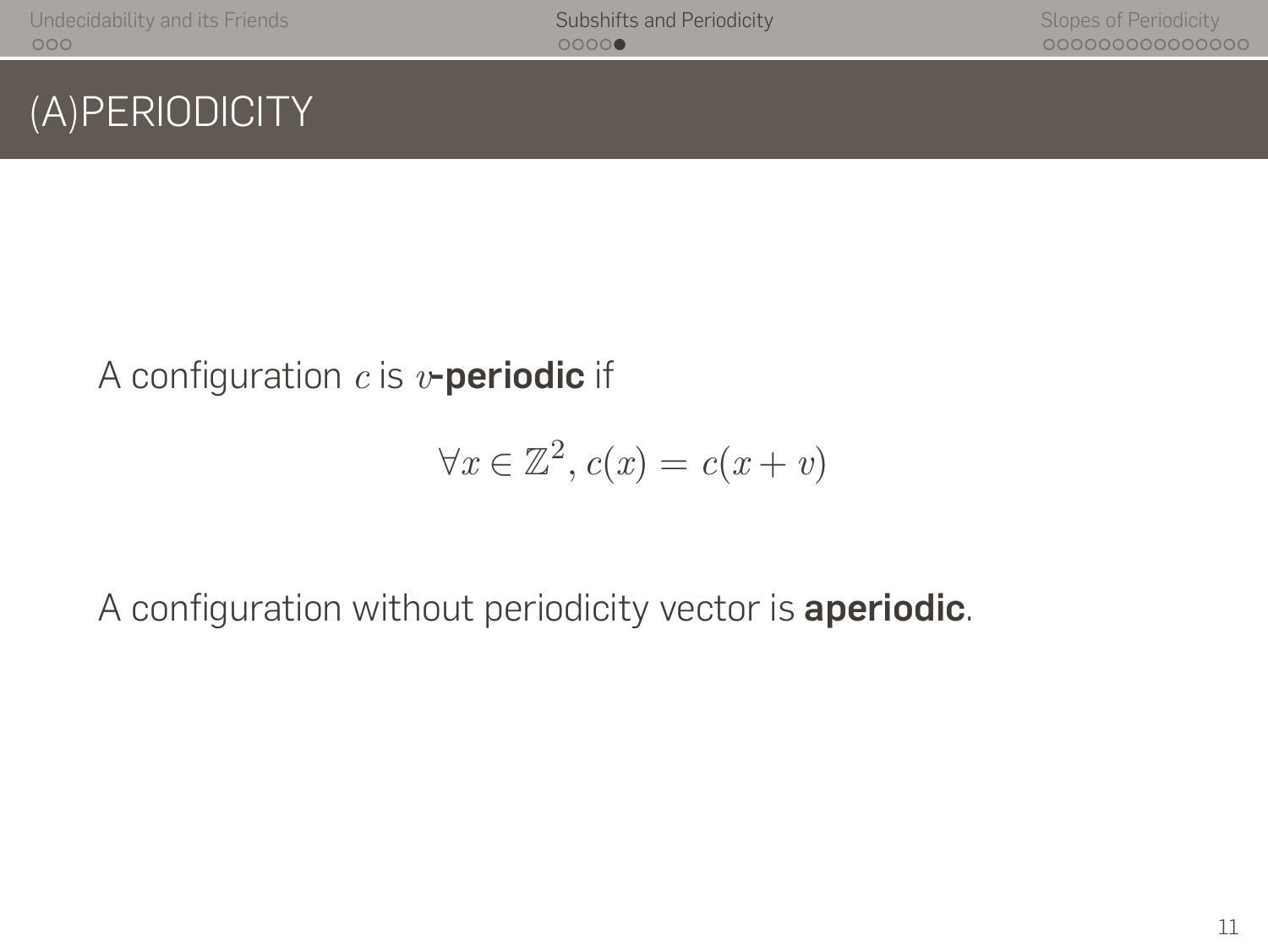#### SLOPES OF PERIODICITY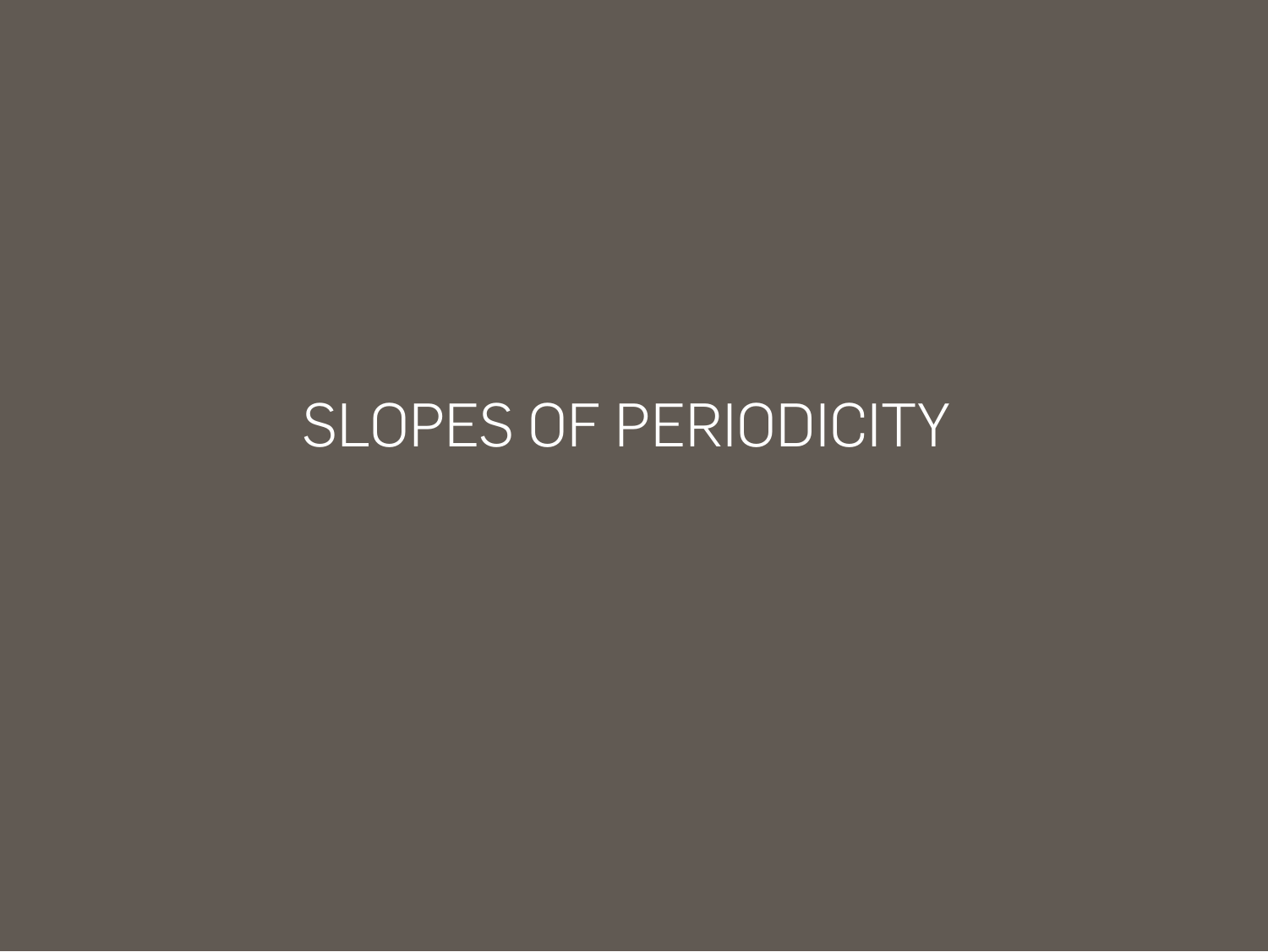# 2D CASE: DEFINITIONS

Undecidability and its Friends Subshifts and Periodicity Subshifts and Periodicity Subshifts and Periodicity Subshifts and Periodicity Subshifts and Periodicity Subshifts and Periodicity Subshifts and Periodicity Subshifts

 $v = (p, q)$ . The **slope** of *v* is  $\theta = \frac{p}{q}$  $\frac{p}{q}$ .

$$
\left(\begin{array}{c}\n\\ \n\\ \n\\ \n\\ \n\\ \n\\ \n\\
\end{array}\right)^{v} q
$$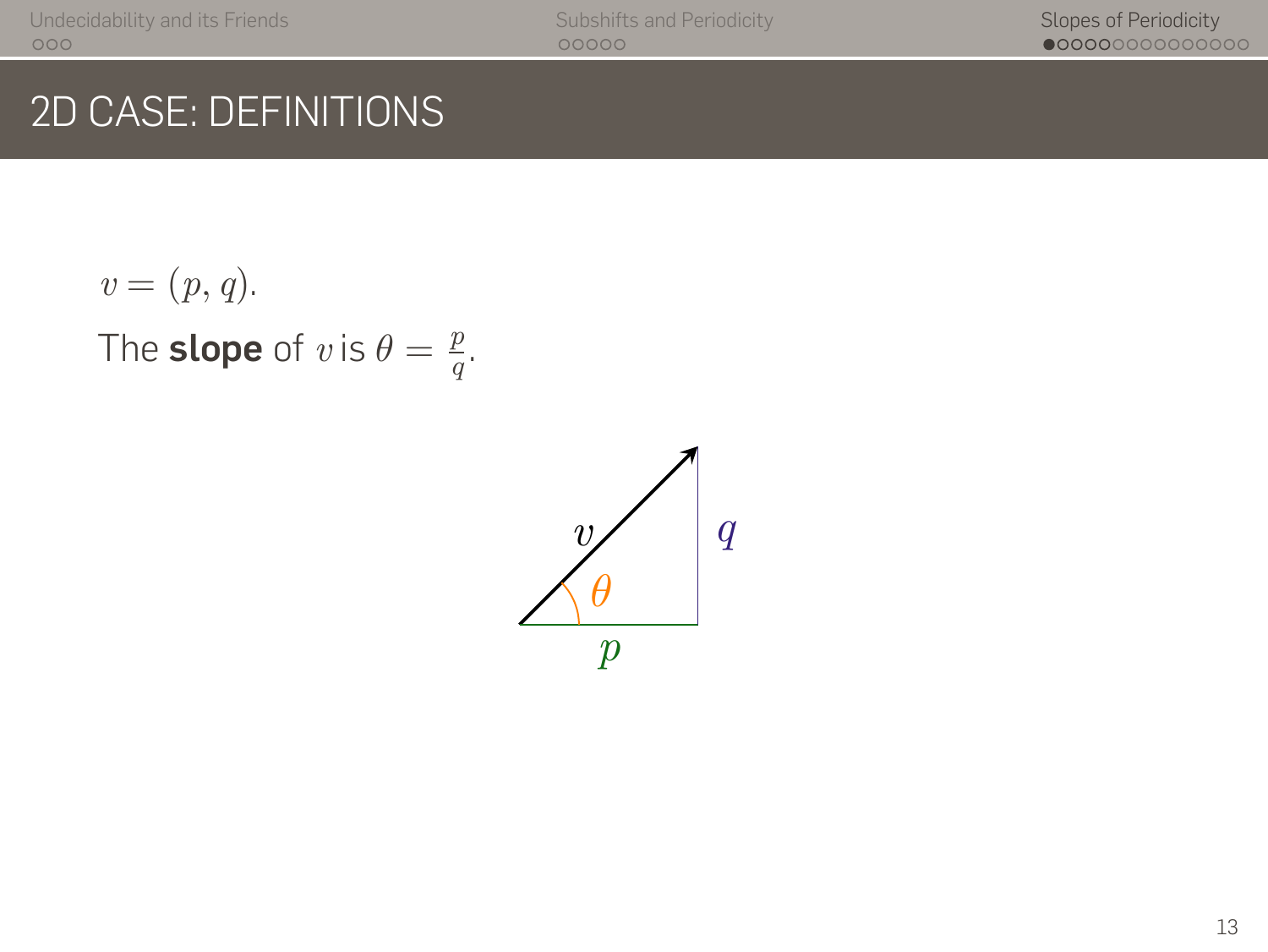## Undecidability and its Friends Subshifts and Periodicity Slopes of Periodicity

2D CASE: DEFINITIONS

 $v = (p, q).$ The **slope** of *v* is  $\theta = \frac{p}{q}$  $\frac{p}{q}$ .

*c* 1-periodic with slope *θ*:

#### *c* has slope of periodicity *θ*

*S*<sub>*X*</sub> = { $\theta$  slope of periodicity of  $c \mid c \in X$ } is the set of slopes of the SFT *X*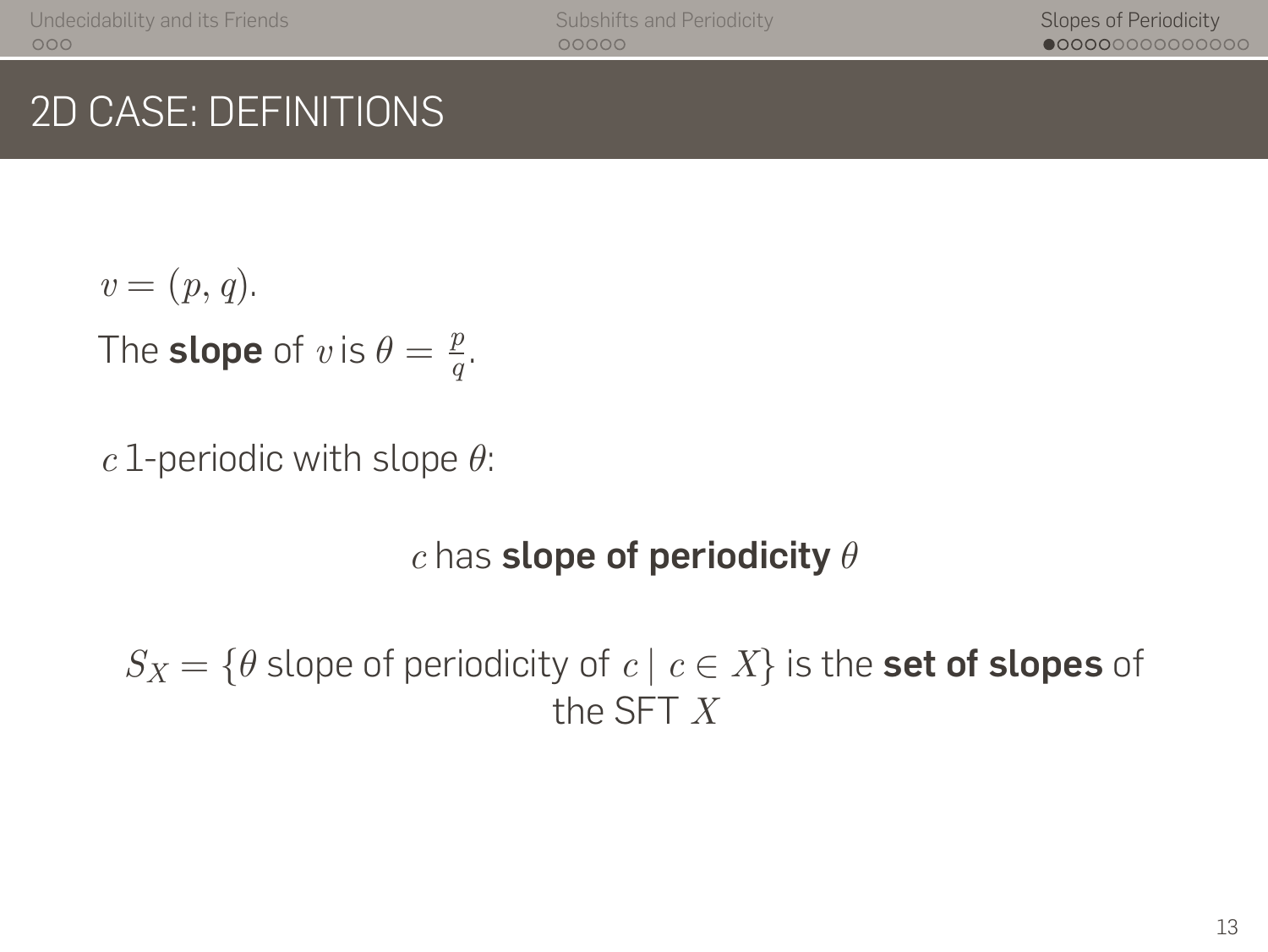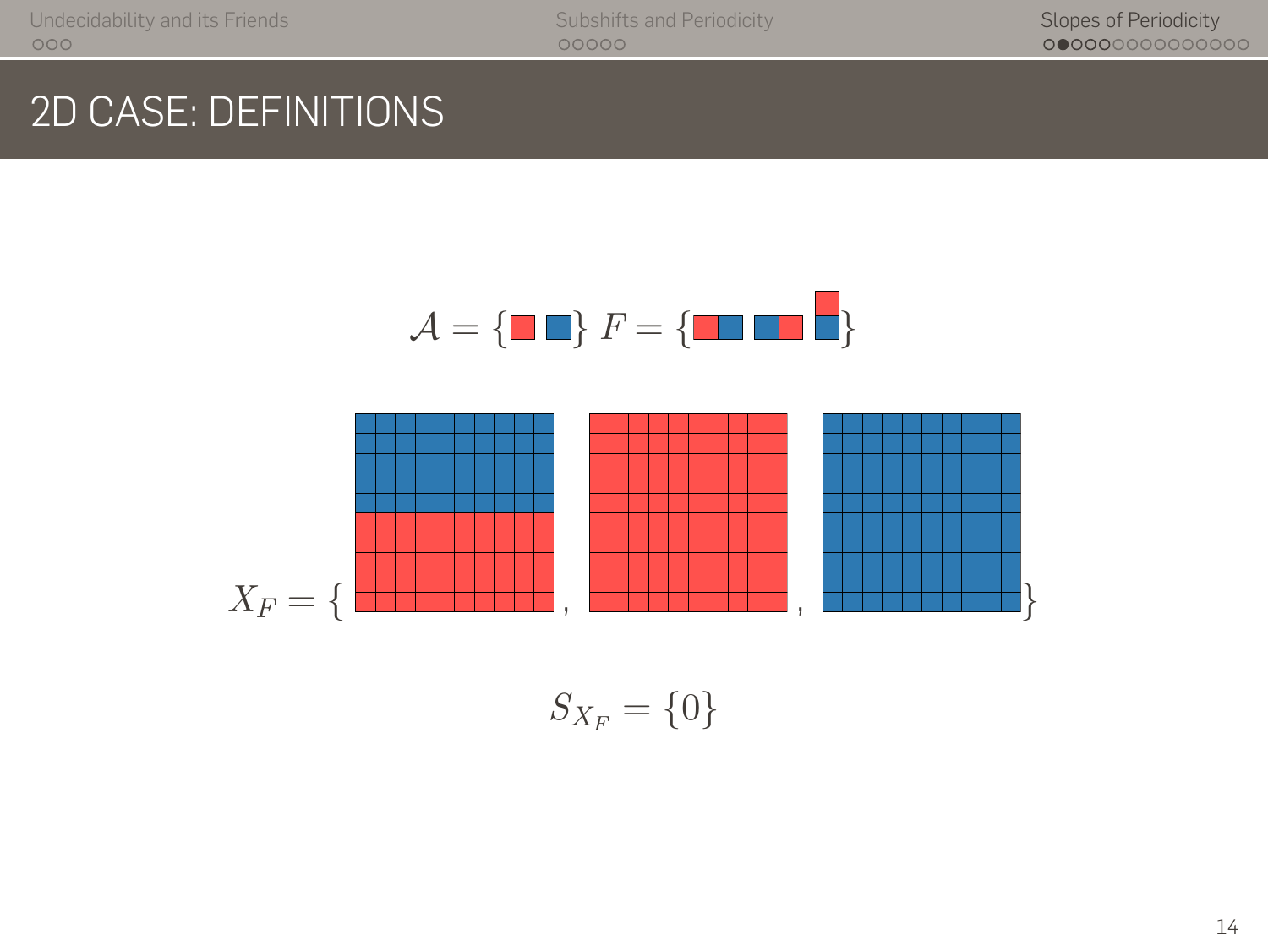#### Undecidability and its Friends Subshifts and Periodicity Slopes of Periodicity Slopes of Periodicity Slopes of Periodicity Slopes of Periodicity Slopes of Periodicity Slopes of Periodicity Slopes of Periodicity Slopes of P

2D CASE: DEFINITIONS

 $v = (p, q).$ 

The **slope** of *v* is  $\theta = \frac{p}{q}$  $\frac{p}{q}$ .

*c* 1-periodic with slope *θ*:

#### *c* has slope of periodicity *θ*

*S*<sub>*X*</sub> = { $\theta$  slope of periodicity of  $c \mid c \in X$ } is the set of slopes of the SFT *X*

 $S = \{S_X | X \text{ a 2D SFT}\}\$ is the set of all set of slopes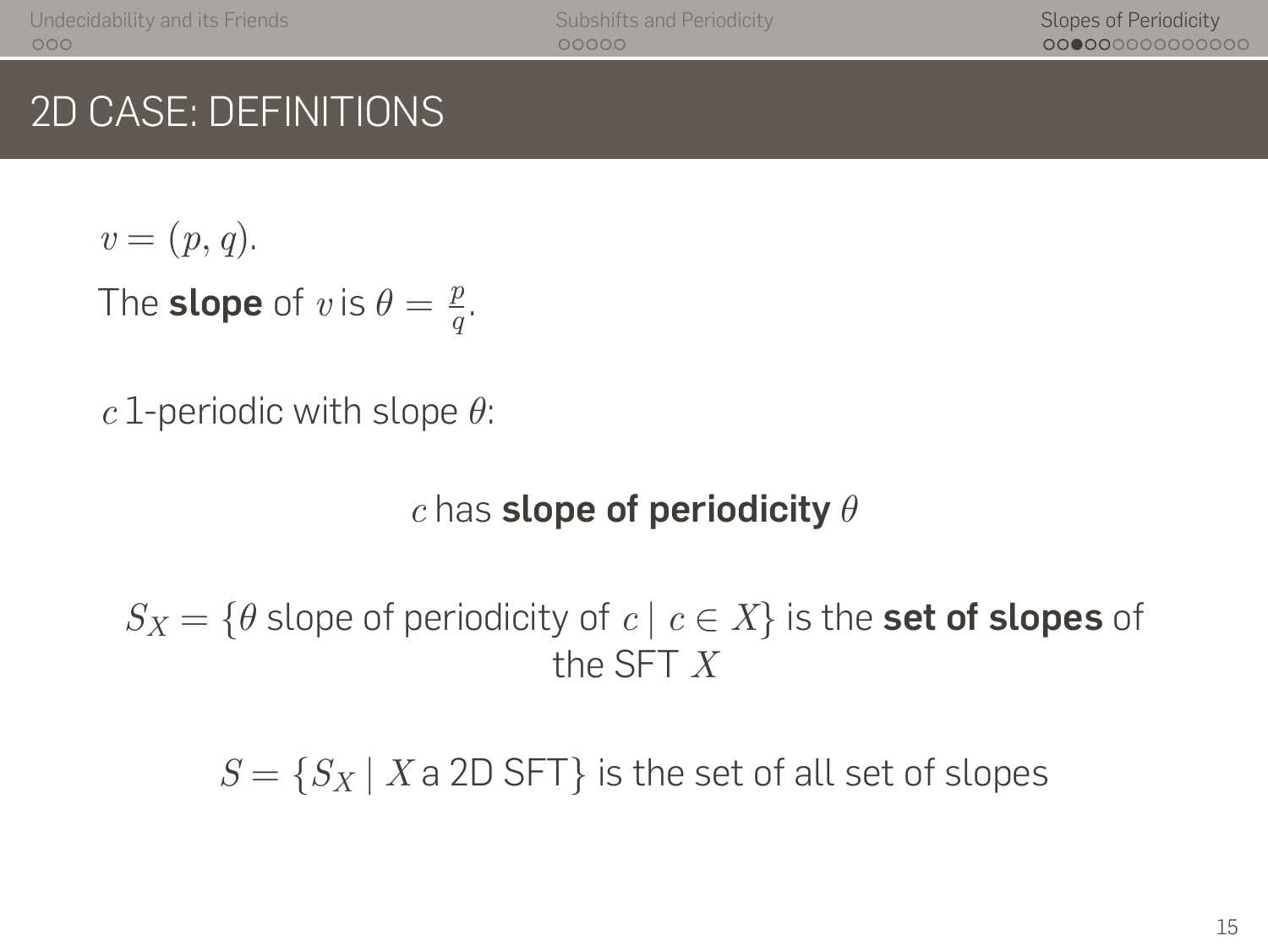2D CASE: MAIN THEOREM

#### Theorem [Jeandel, Vanier 2010]

In dimension 2, The problem

"Does SFT *X* have slope *θ* ?"

is  $\Sigma_1$ -complete.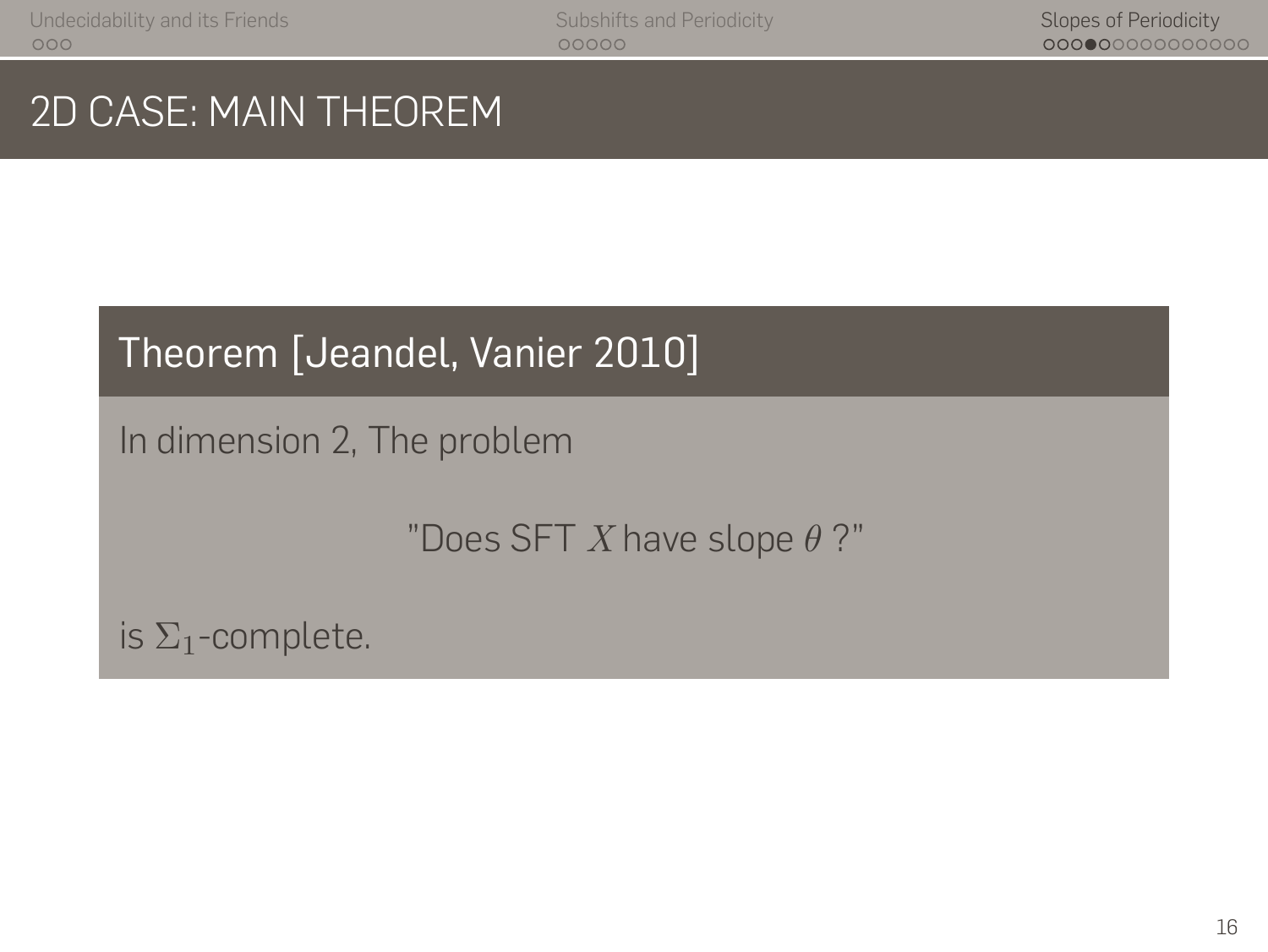2D CASE: MAIN THEOREM

Theorem [Jeandel, Vanier 2010]

In dimension 2,  $S = \Sigma_1 \cap P(\mathbb{Q} \cup \infty)$ .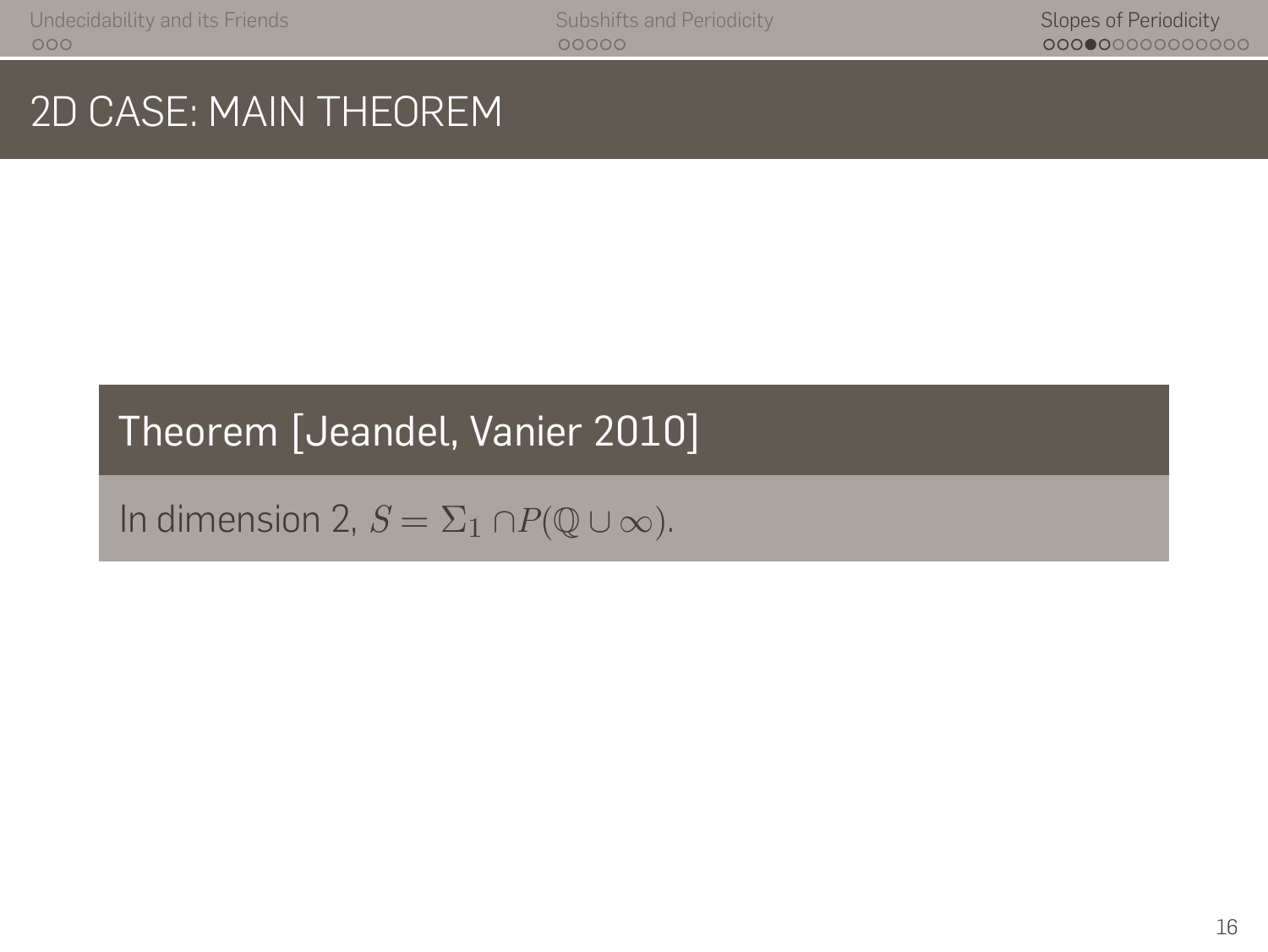3D CASE: CONJECTURE

Conjecture [Jeandel, Vanier 2010]

In dimension 3, The problem

"Does SFT *X* have slope *θ* ?"

is  $\Sigma_2$ -complete.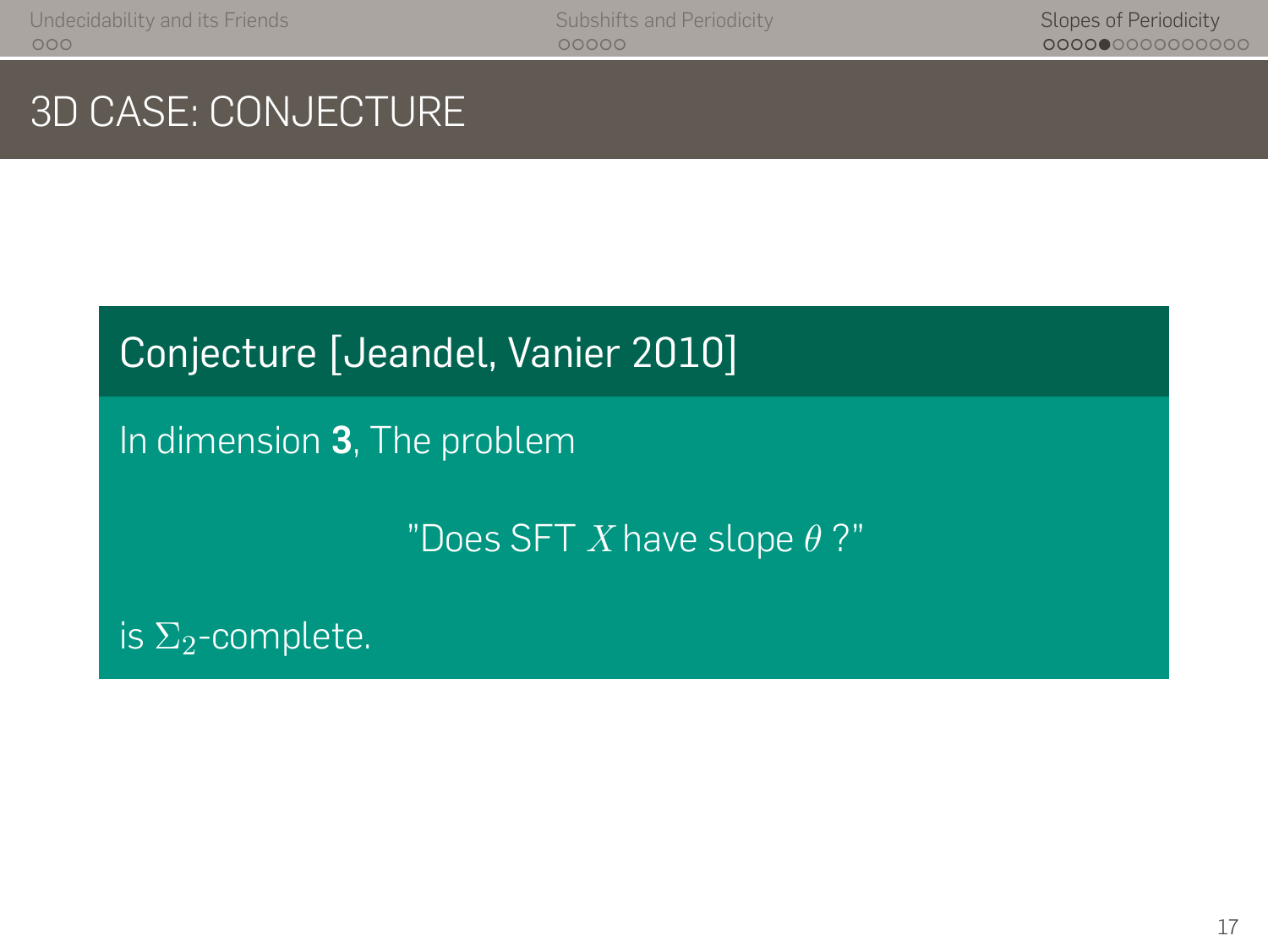## Undecidability and its Friends Subshifts and Periodicity Slopes of Periodicity 3D CASE: DEFINITIONS

$$
v = (p, q, r).
$$
  
The **slope** of v is  $(\theta_1, \theta_2) = (\frac{p}{q}, \frac{p}{r})$ 

![](_page_23_Figure_2.jpeg)

 $\frac{p}{r}$ .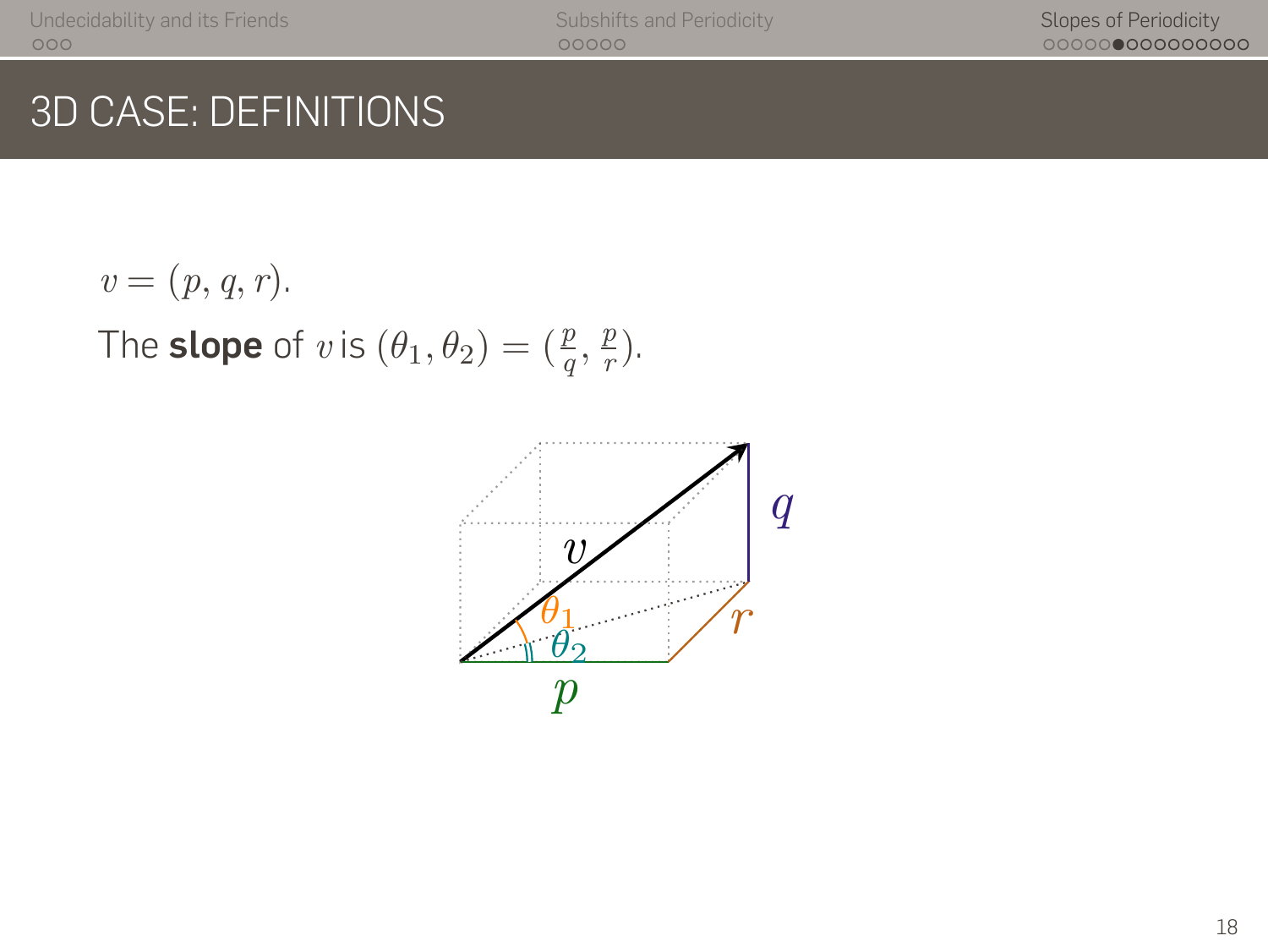#### Undecidability and its Friends Subshifts and Periodicity Slopes of Periodicity Slopes of Periodicity Slopes of Periodicity Slopes of Periodicity Slopes of Periodicity Slopes of Periodicity Slopes of Periodicity Slopes of P

3D CASE: DEFINITIONS

 $v = (p, q, r).$ 

The **slope** of *v* is  $(\theta_1, \theta_2) = (\frac{p}{q}, \frac{p}{r})$  $\frac{p}{r}$ ).

*c* 1-periodic with slope *θ*:

#### *c* has slope of periodicity *θ*

*S*<sub>*X*</sub> = { $\theta$  slope of periodicity of  $c \mid c \in X$ } is the set of slopes of the SFT *X*

 $S = \{S_X | X \text{ a 3D SFT}\}\$ is the set of all set of slopes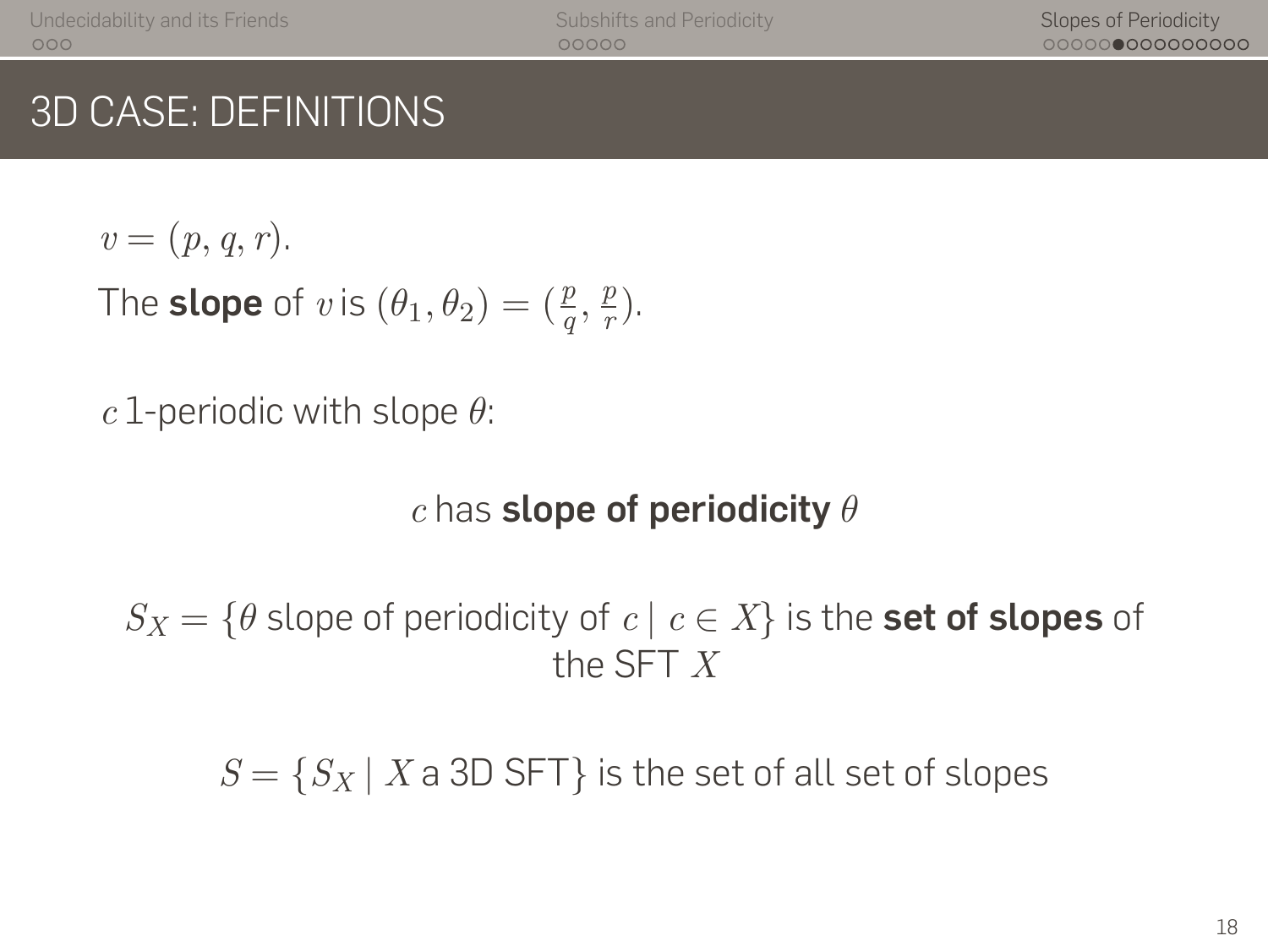Undecidability and its Friends Subshifts and Periodicity Slopes of Periodicity

3D CASE

#### Theorem

In dimension 3,  $S \supseteq \Sigma_2 \cap P(\mathbb{Q} \cup \infty)$ .

Theorem [Grandjean, Hellouin, Vanier 2018]

In dimension 3,  $S \subseteq \Sigma_2 \cap P(\mathbb{Q} \cup \infty)$ .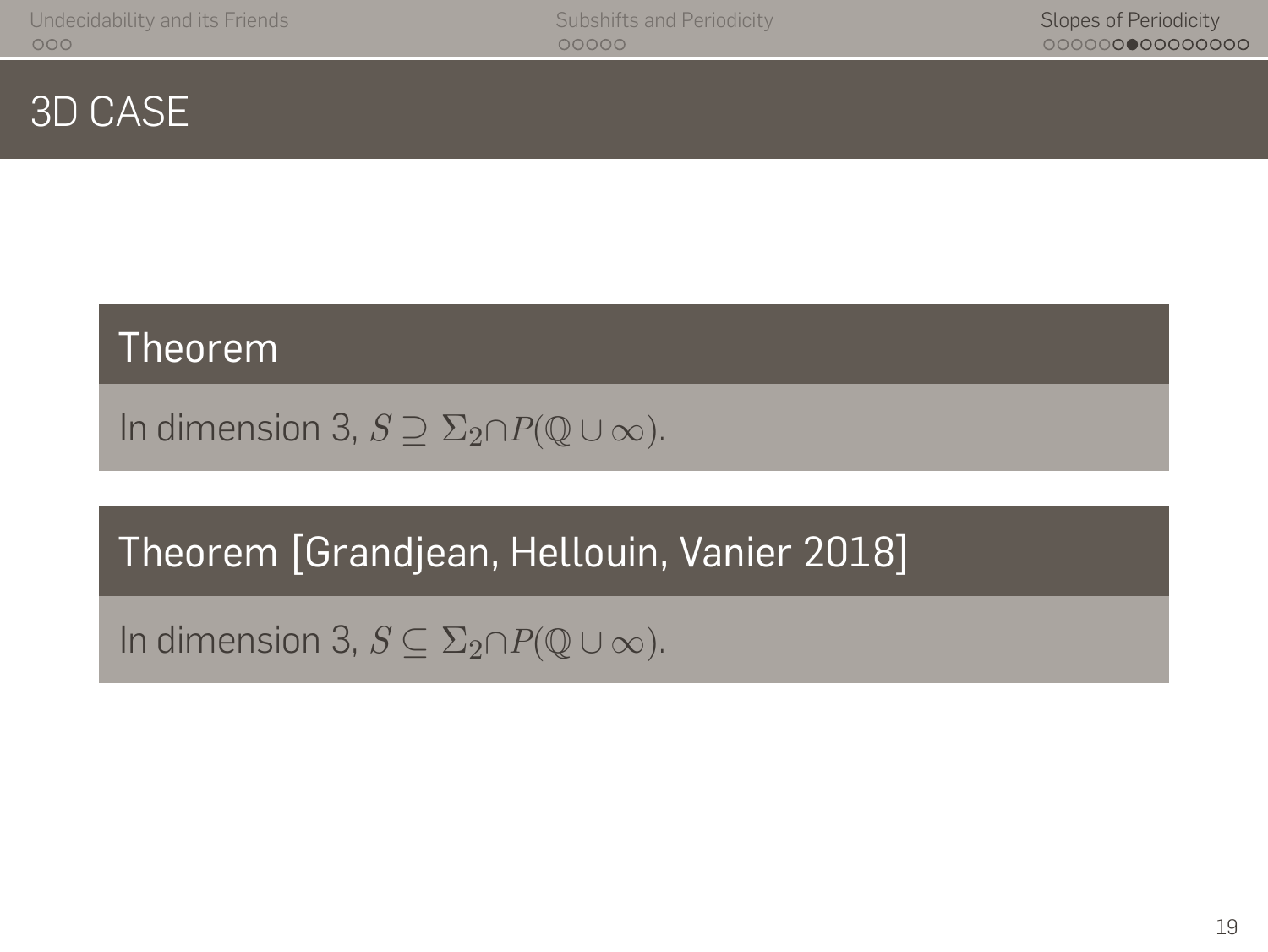COMPLEXITY GAP: INTUITION

- → *X* a 2D SFT
- → *c ∈ X*
- → *θ ∈* Q *∪ ∞*

*⇒ ∃Yc,θ* of dimension 1 such that:

"Is *c* periodic along *θ* ?" *⇔* "Is  $Y_{c,\theta}$  empty ?"

#### Decidable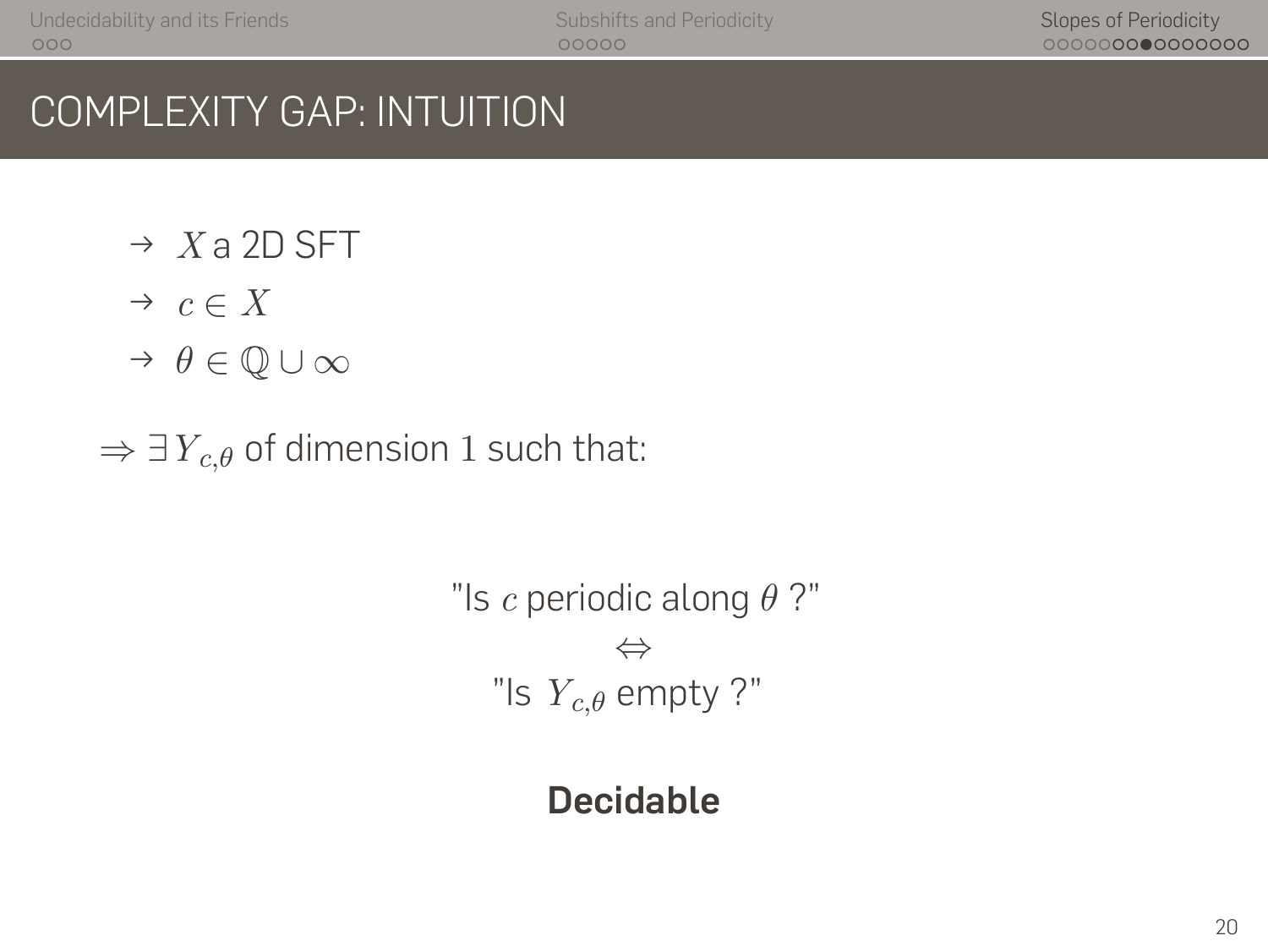COMPLEXITY GAP: INTUITION

 $\rightarrow$  *X* a 2D SFT

→ *c ∈ X*

→ *θ ∈* Q *∪ ∞*

*⇒ ∃Yc,θ* of dimension 1 such that:

"Is  $\theta$  slope of  $X$ ?" *⇔* " $∃c ∈ X$  such that  $Y_{c,θ}$  empty ?"

*∈* Σ<sup>1</sup>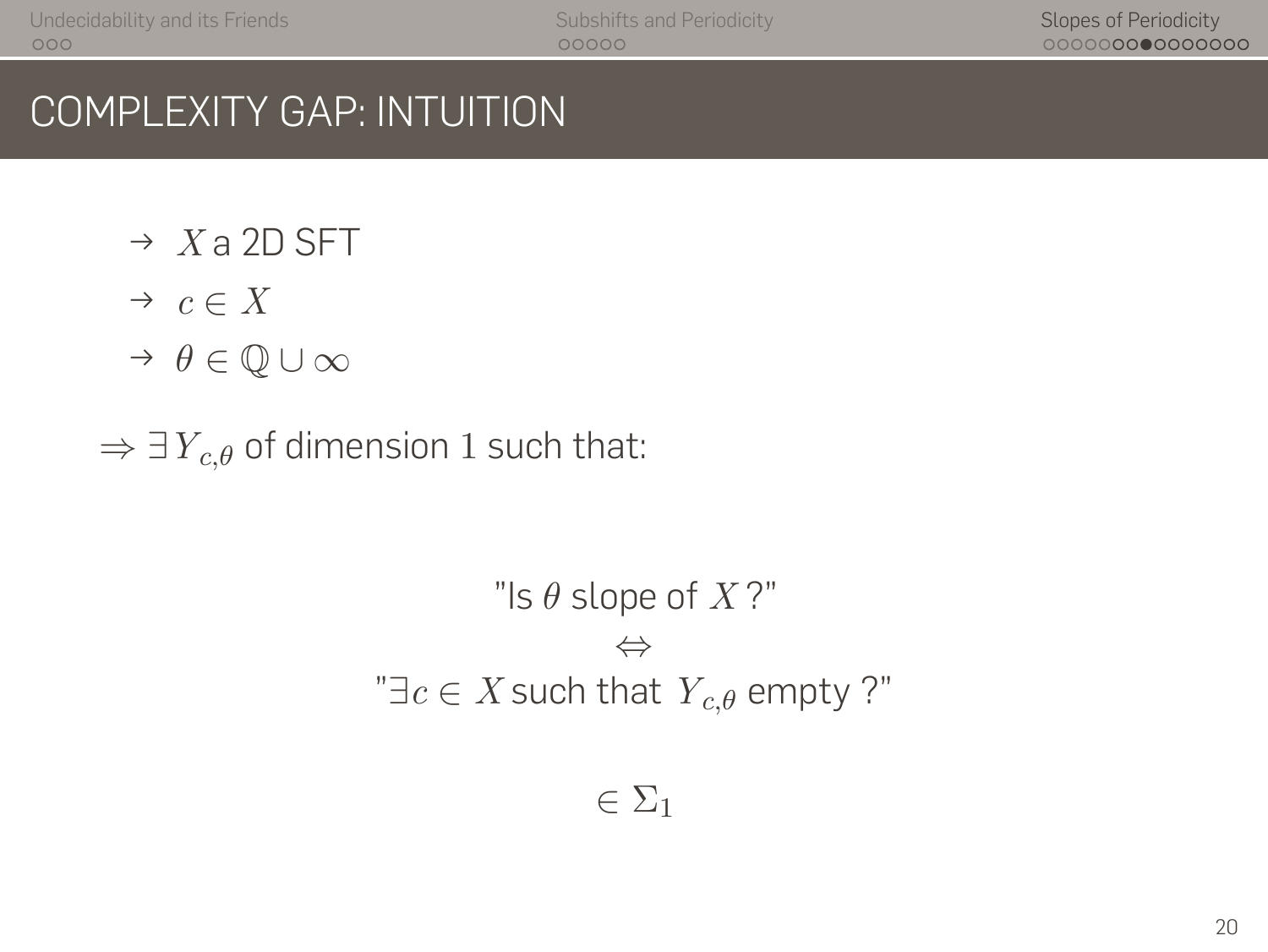COMPLEXITY GAP: INTUITION

 $\rightarrow X$  a **3D** SFT

- → *c ∈ X*
- $\rightarrow \theta \in (\mathbb{Q} \cup \infty)^2$

*⇒ ∃Yc,θ* of dimension 2 such that:

"Is *c* periodic along *θ* ?" *⇔* "Is *Yc,θ* empty ?"

*∈* Σ<sup>1</sup>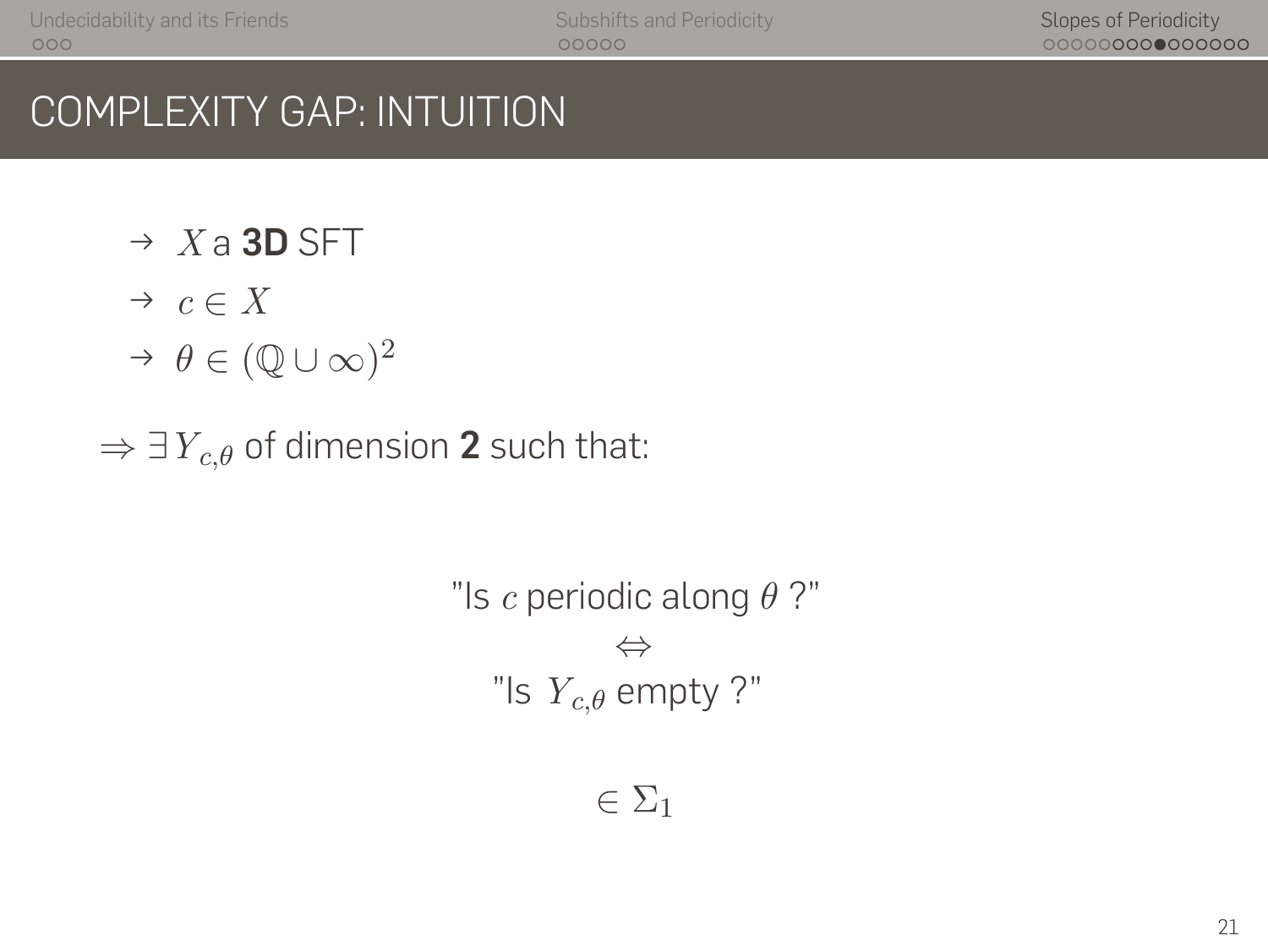COMPLEXITY GAP: INTUITION

 $\rightarrow X$  a **3D** SFT

→ *c ∈ X*

$$
\rightarrow \theta \in (\mathbb{Q} \cup \infty)^2
$$

*⇒ ∃Yc,θ* of dimension 2 such that:

"Is  $\theta$  slope of  $X$ ?" *⇔* " $∃c ∈ X$  such that  $Y_{c,θ}$  empty ?"

 $\in \Sigma_2$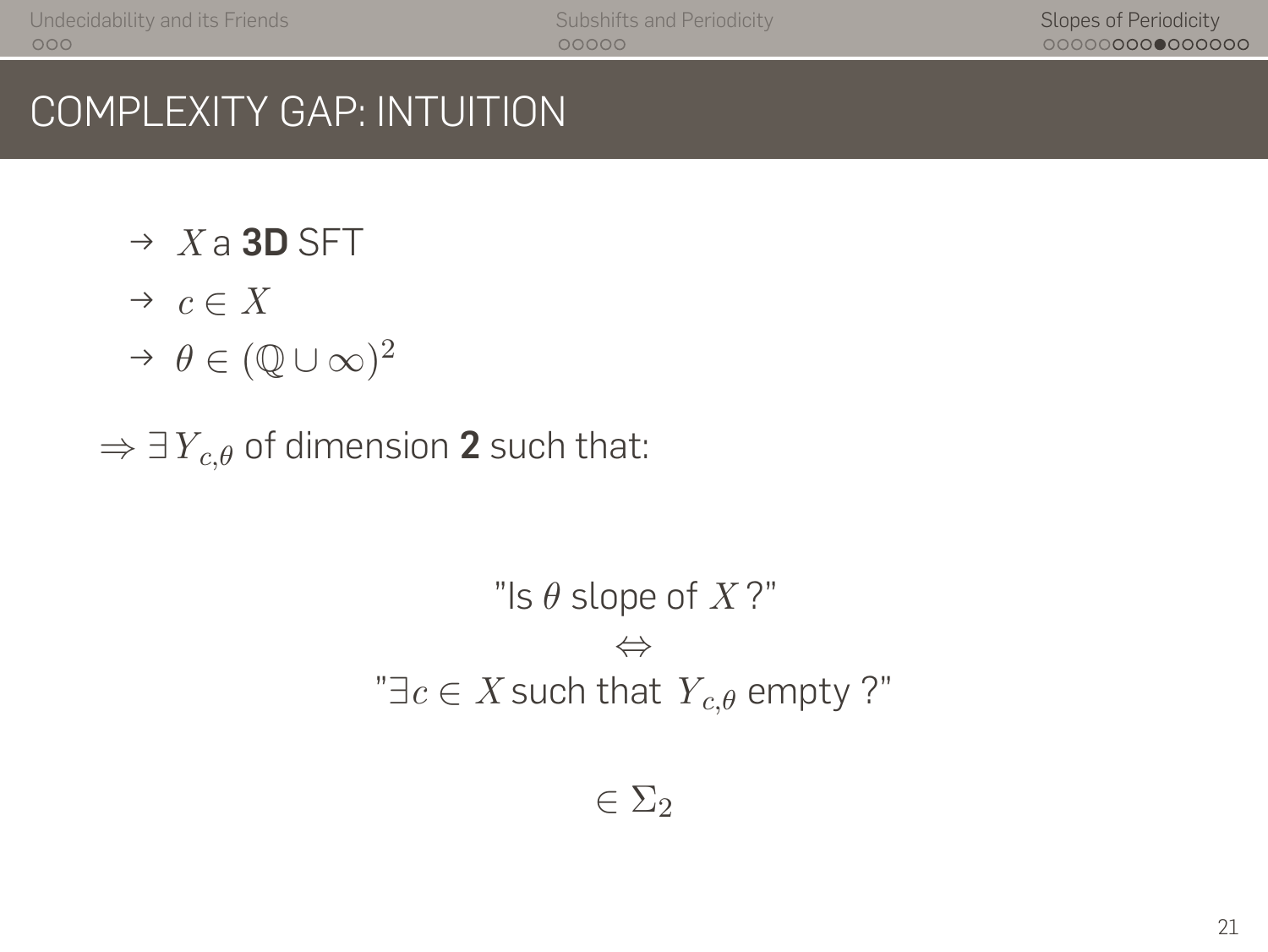#### PROOF IDEAS

#### Theorem

Let  $R \in \Sigma_2 \cap P(\mathbb{Q} \cup \infty)$ . Then there exists an SFT *X* such that  $R = S_X$ .

Let *M* be a Turing machine  $\Sigma_2$  such that  $R = \{ \theta \mid M \text{ accepts } \theta \}.$ 

**Goal**: Construct *X* such that  $S_X = R$ . *⇔*

Any 1-periodic configuration of *X* has slope  $\theta = (\frac{p}{q}, \frac{p}{r})$  $\frac{p}{r}$ )  $\in R$ .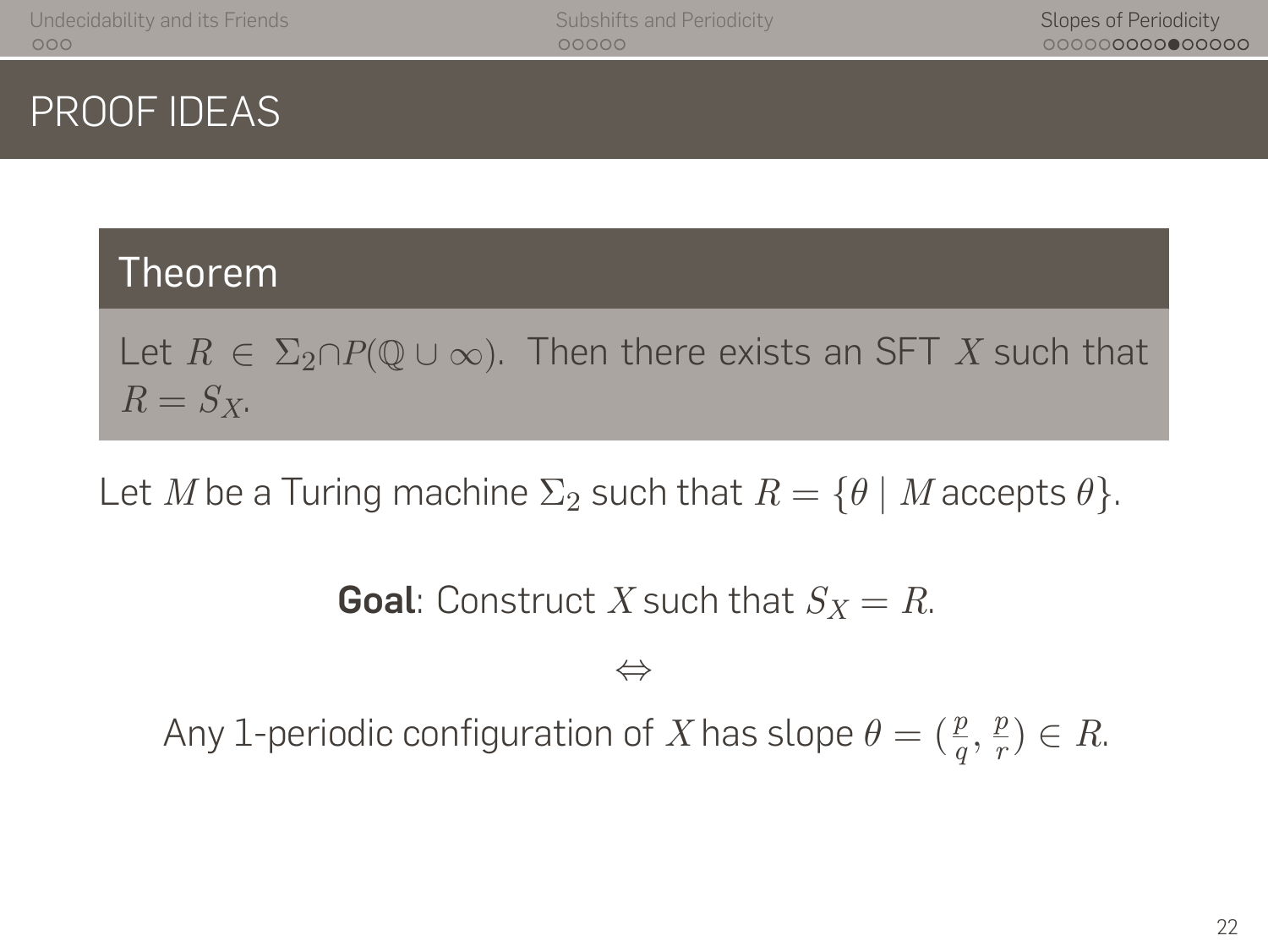![](_page_31_Figure_0.jpeg)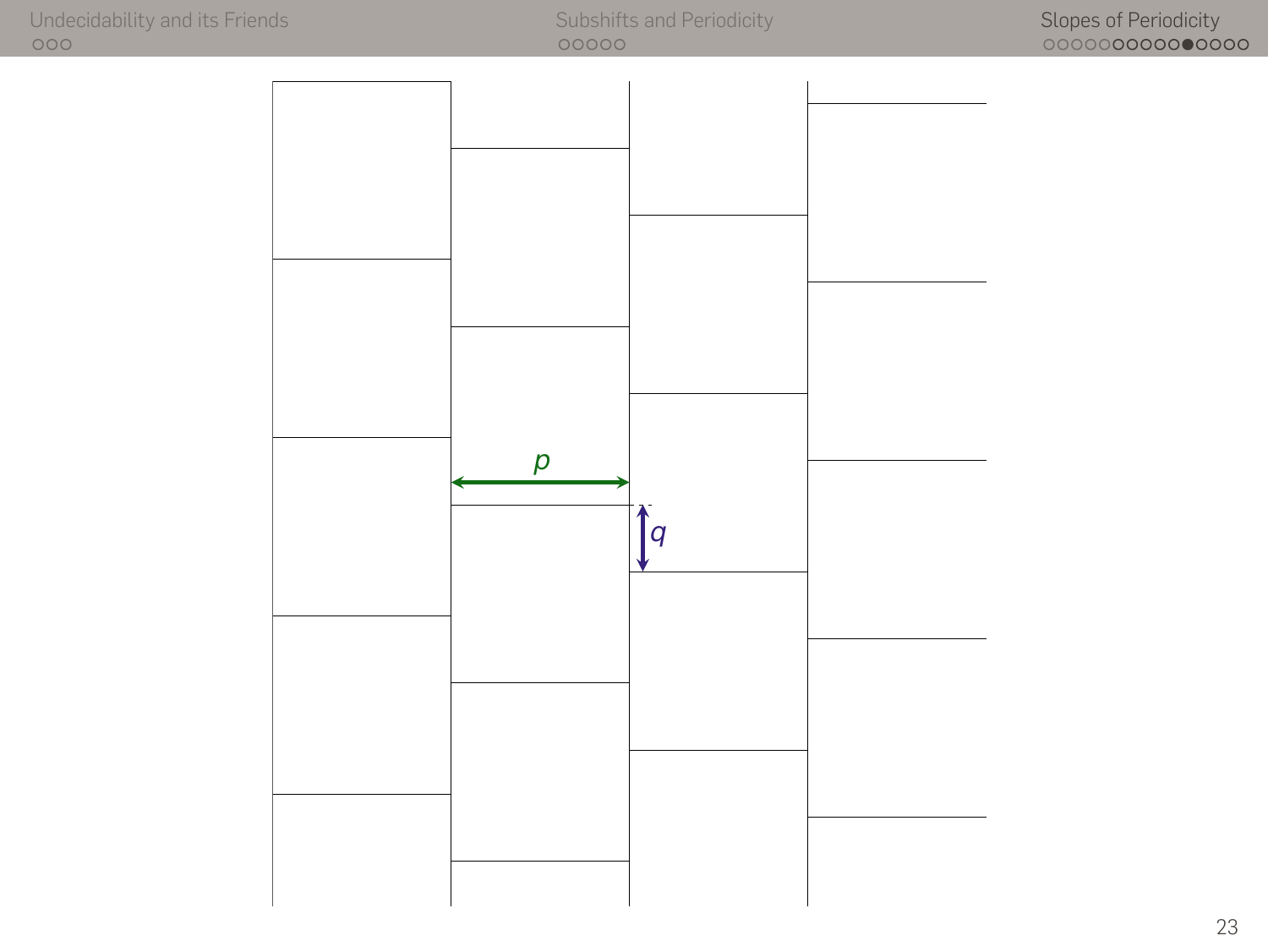![](_page_32_Figure_0.jpeg)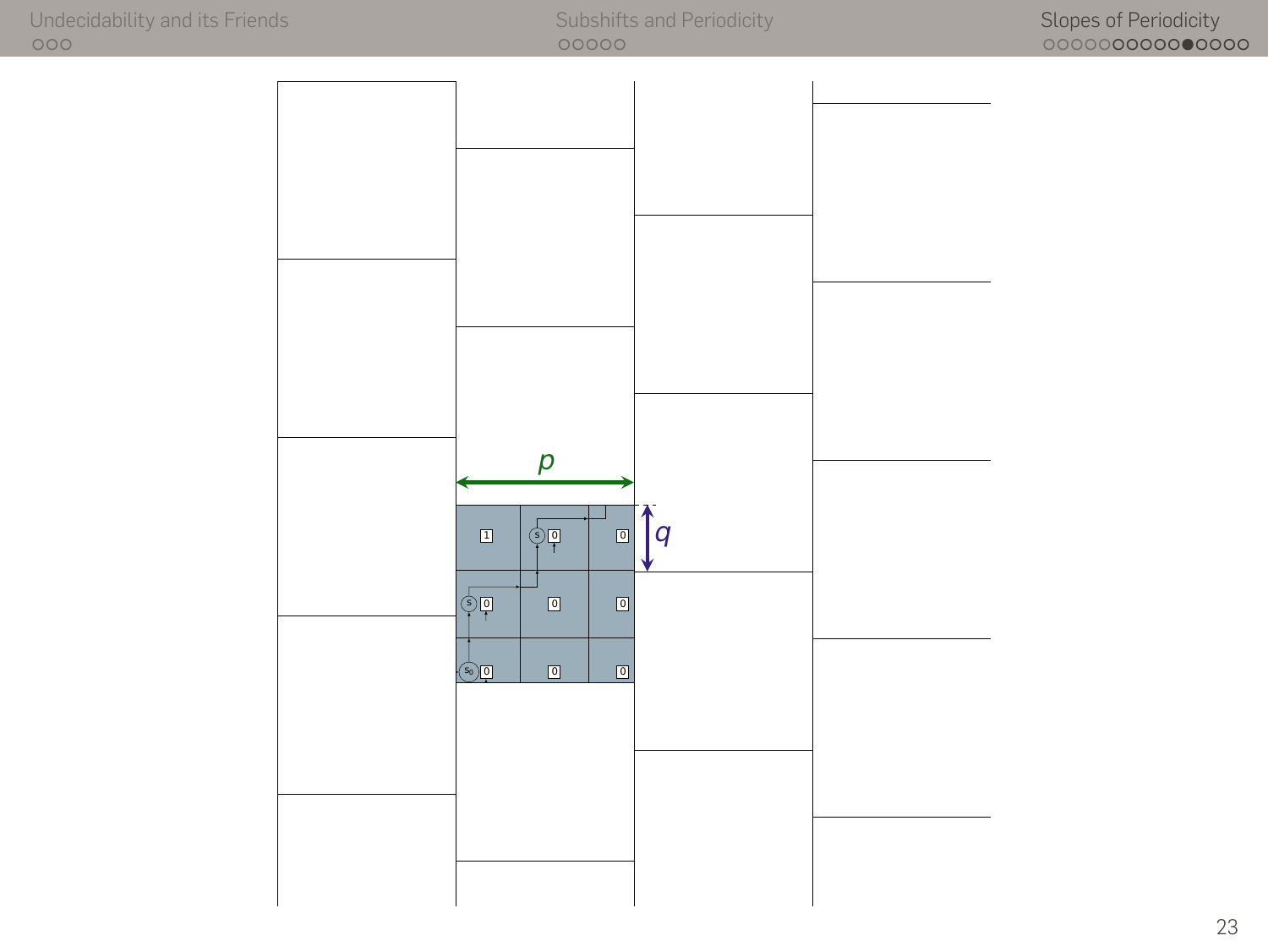![](_page_33_Figure_0.jpeg)

![](_page_33_Figure_1.jpeg)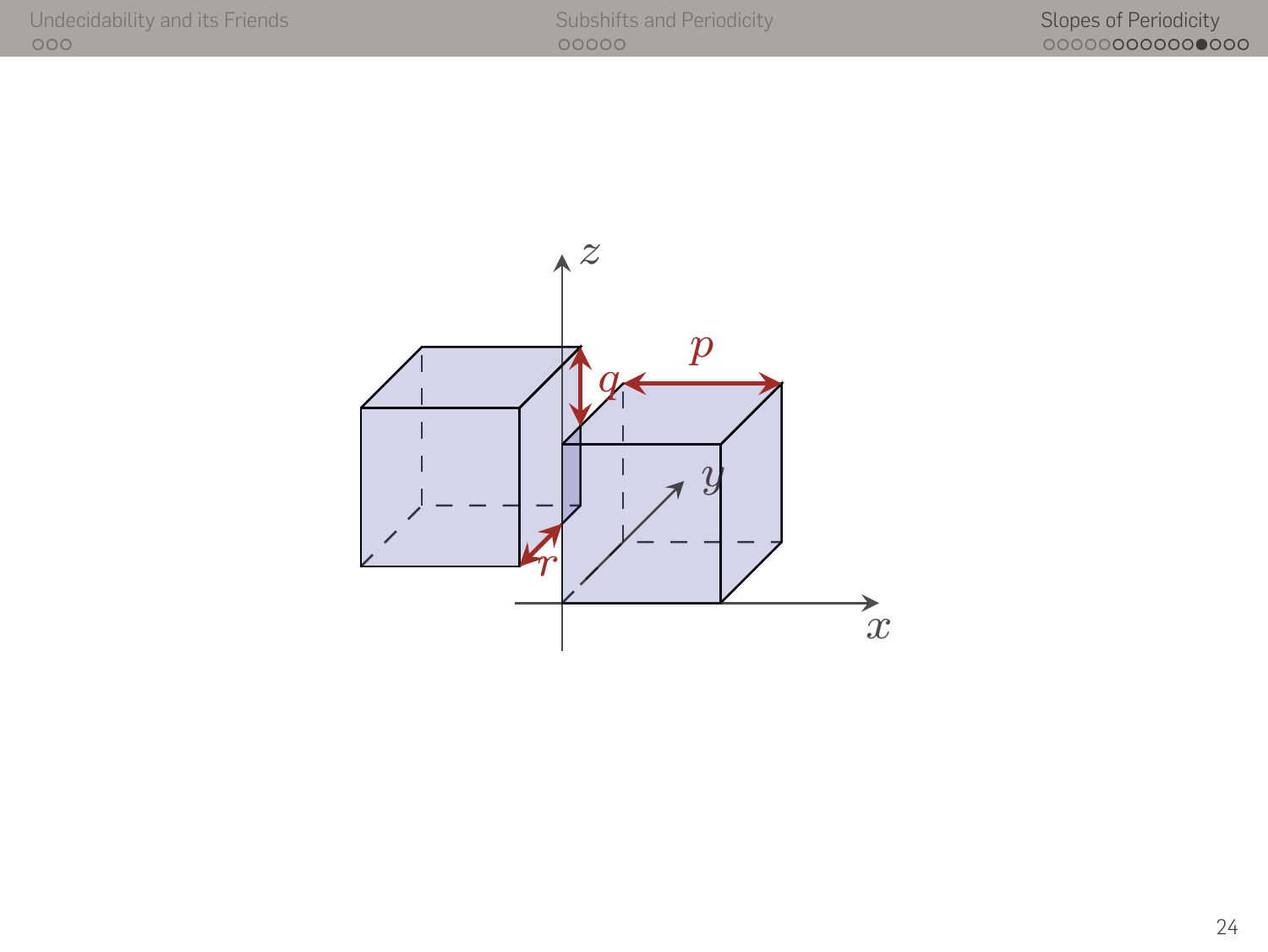![](_page_34_Figure_0.jpeg)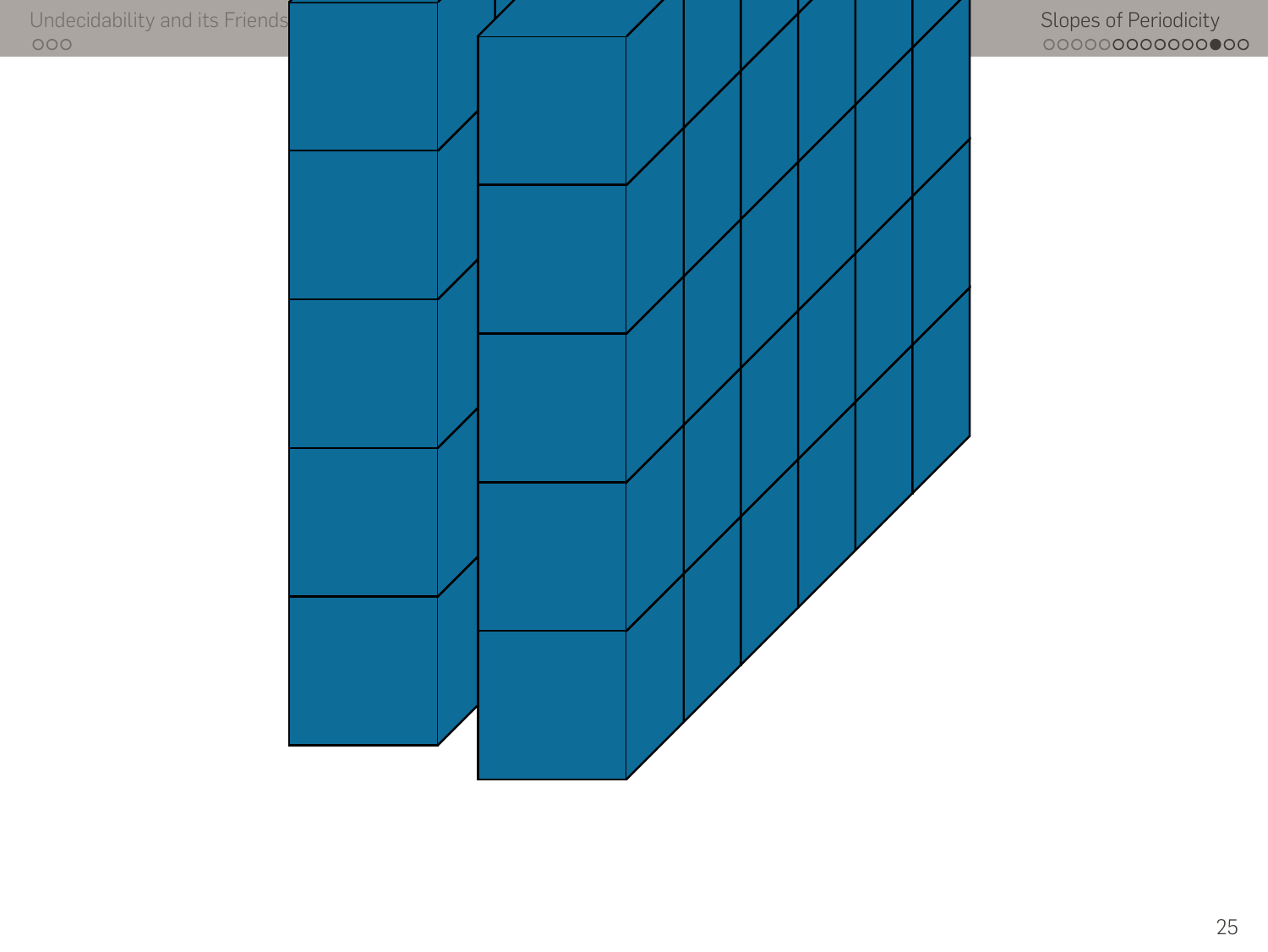![](_page_35_Figure_0.jpeg)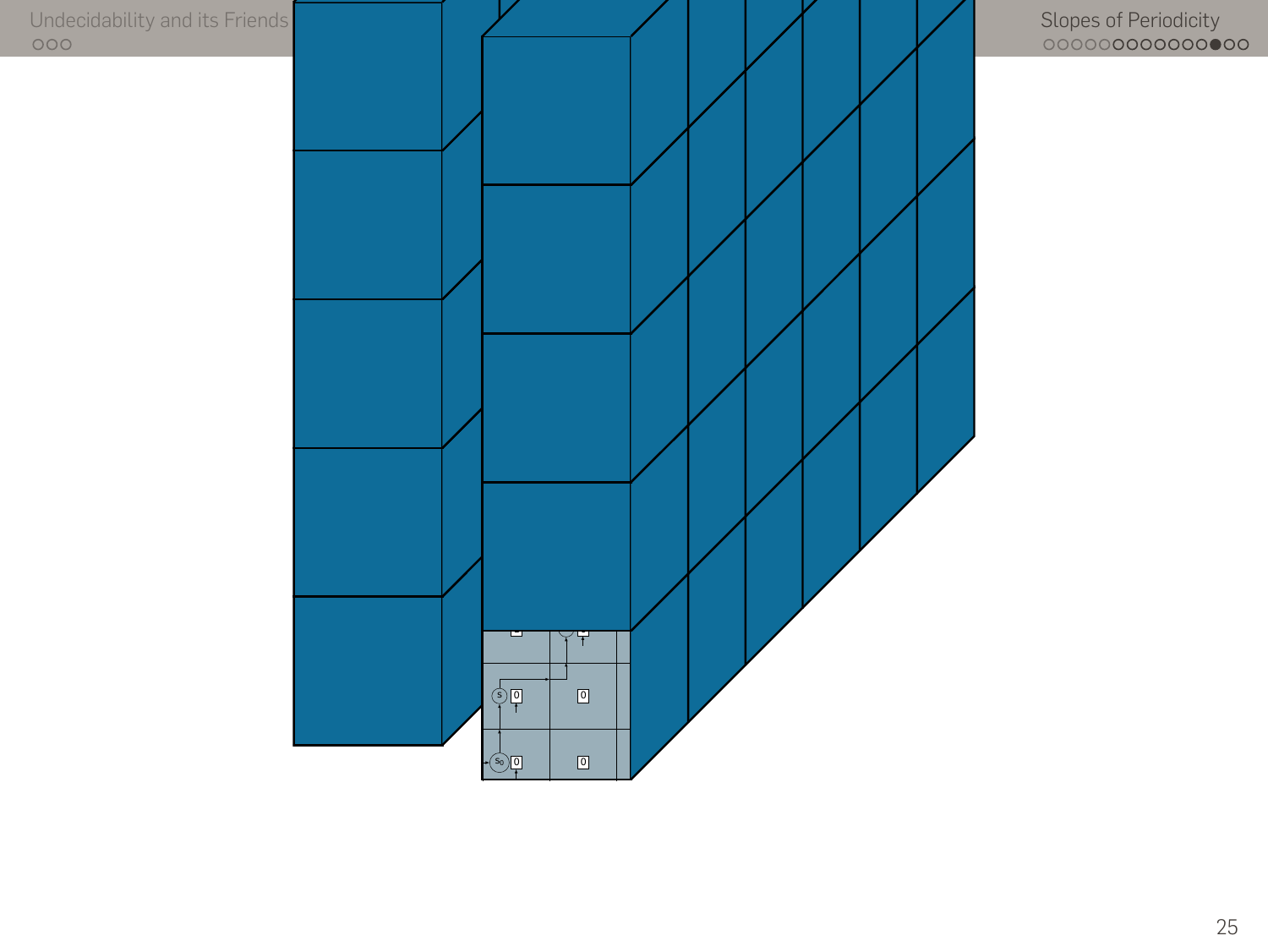![](_page_36_Figure_0.jpeg)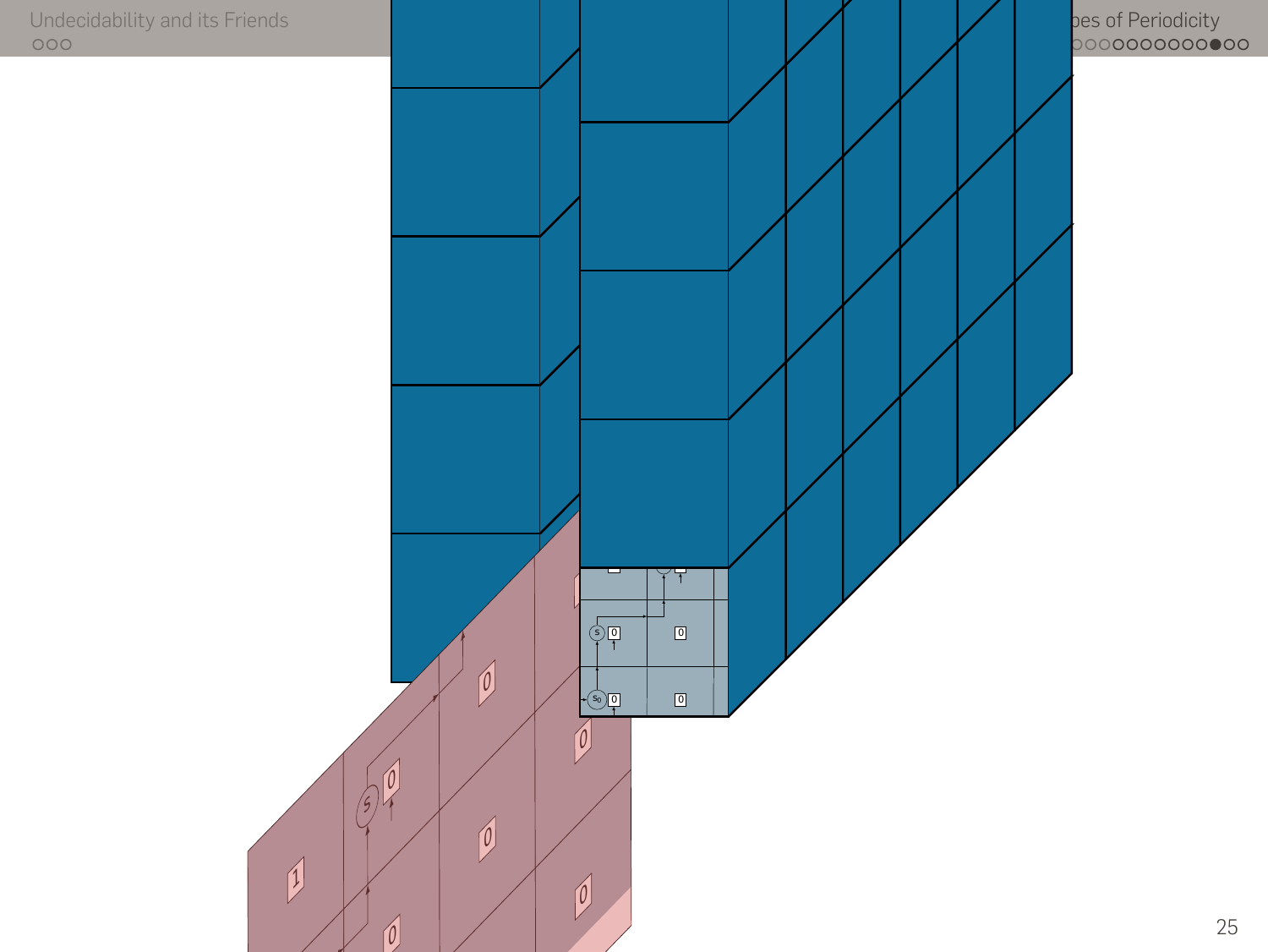Undecidability and its Friends Subshifts and Periodicity Slopes of Periodicity

 $X = B \times B' \times B'' \times C \times W \times P \times S \times T_O \times T_M \times A$ 

- $\rightarrow$  *B*, *B'* and *B''* create cuboids with pieces of aperiodic background in them
- → *C* forces cubes to appear
- → *W* creates a periodicity vector, and writes the input in the cubes
- → *P* reduces the size of the output
- → *S* synchronizes aperiodic background between cubes
- $\rightarrow T_O$  encodes the oracle  $\Pi_1$
- $\rightarrow T_M$  encodes the Turing machine  $\Sigma_2$
- → *A* ensures the existence of configurations with unique periodicity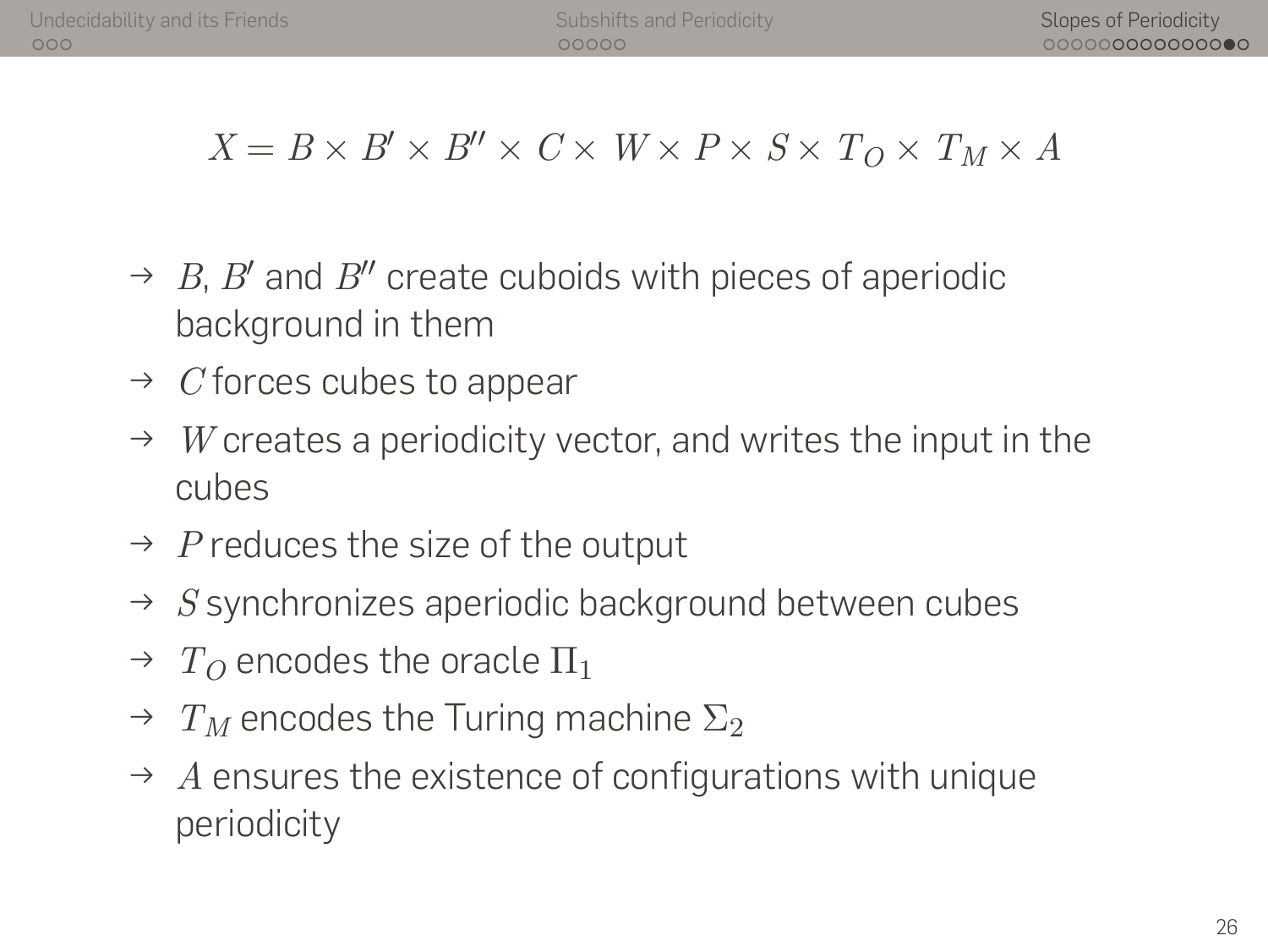Undecidability and its Friends Subshifts and Periodicity Slopes of Periodicity<br>  $0000$ <br>  $00000$ WHAT NEXT ?

- $\rightarrow \Sigma_2$ -hardness seems to work for higher dimensions
- → ... But not the proof of *∈* Σ2.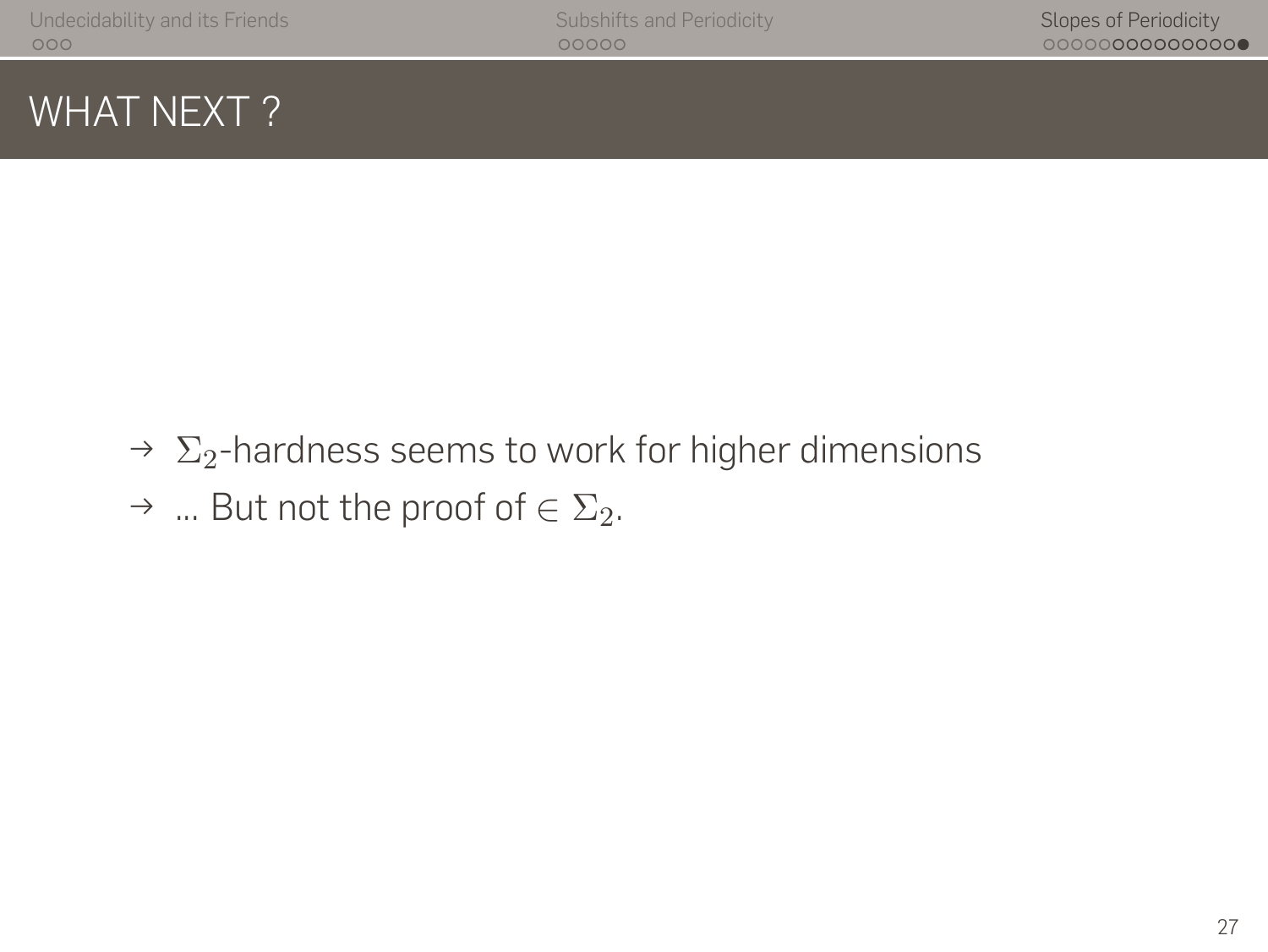![](_page_39_Picture_0.jpeg)

# Thank you !